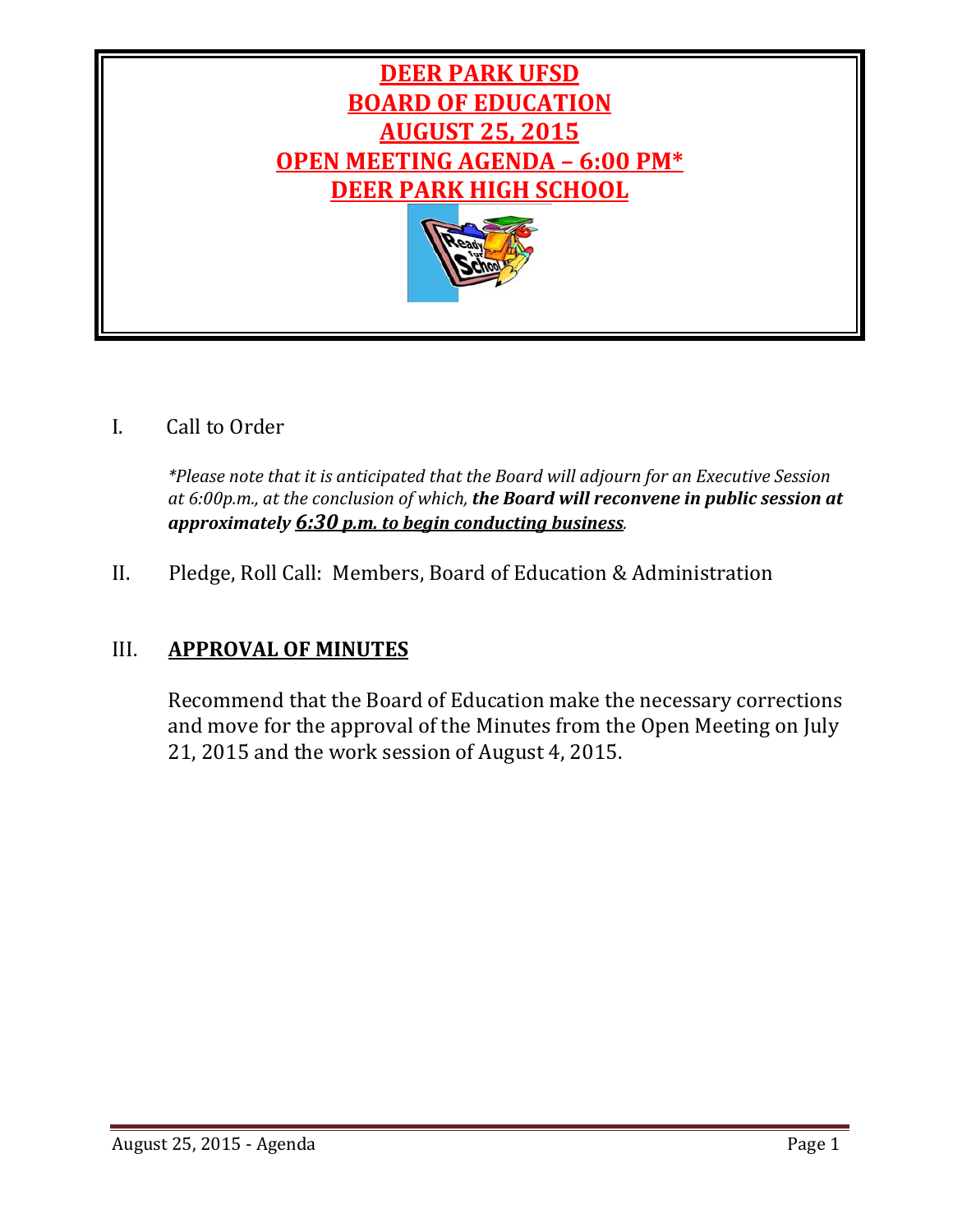# IV. **NEW BUSINESS**

# **1. SPECIAL DISTRICT MEETING TO AUTHORIZE THE EXPENDITURE OF MONEYS FOR SCHOOL PURPOSES AND THE LEVY OF A TAX**

*Recommend that the Board of Education approve the following resolution:*

#### **RESOLVED, BY THE BOARD OF EDUCATION OF THE DEER PARK UNION FREE** SCHOOL DISTRICT, IN THE COUNTY OF SUFFOLK, NEW YORK, AS FOLLOWS:

Section 1. A Special District Meeting of the qualified voters of the Deer Park Union Free School District, in the County of Suffolk, New York (the "District"), shall be held within the District, on Tuesday, October 20, 2015, at 7:00 o'clock A.M. (Prevailing Time) in the Deer Park High School Auditorium, 1 Falcon Place, Deer Park, New York; as provided in the Notice calling said Special District Meeting as hereinafter substantially prescribed. The voting at such Special District Meeting shall be by voting machine, as provided by the Education Law, and the polls shall remain open from 7:00 o'clock A.M. to 9:00 o'clock P.M. (Prevailing Time) on said day and as much longer as may be necessary to enable the voters, then present, to cast their votes.

Section 2. The business to be acted upon at said Special District Meeting shall be as stated in the Notice thereof, and the District Clerk is hereby authorized and directed to cause the Notice of said Special District Meeting to be published in *"The Beacon"* and *"Long Island Business News*," two newspapers each having a general circulation in the District, such publications to be made four (4) times within the seven (7) weeks next preceding such Special District Meeting, the first publications to be at least forty-five (45) days prior to the date of said Special District Meeting.

Section 3. Said Notice of Special District Meeting shall be substantially in the following form:

#### **NOTICE OF SPECIAL DISTRICT MEETING OF THE DEER PARK UNION FREE SCHOOL DISTRICT, IN THE COUNTY OF SUFFOLK, NEW YORK**

**NOTICE IS HEREBY GIVEN** that the Board of Education of the Deer Park Union Free School District, in the County of Suffolk, New York, has adopted a resolution on August 25, 2015, authorizing a Special District Meeting of the qualified voters of said School District to be held on

#### **Tuesday, October 20, 2015**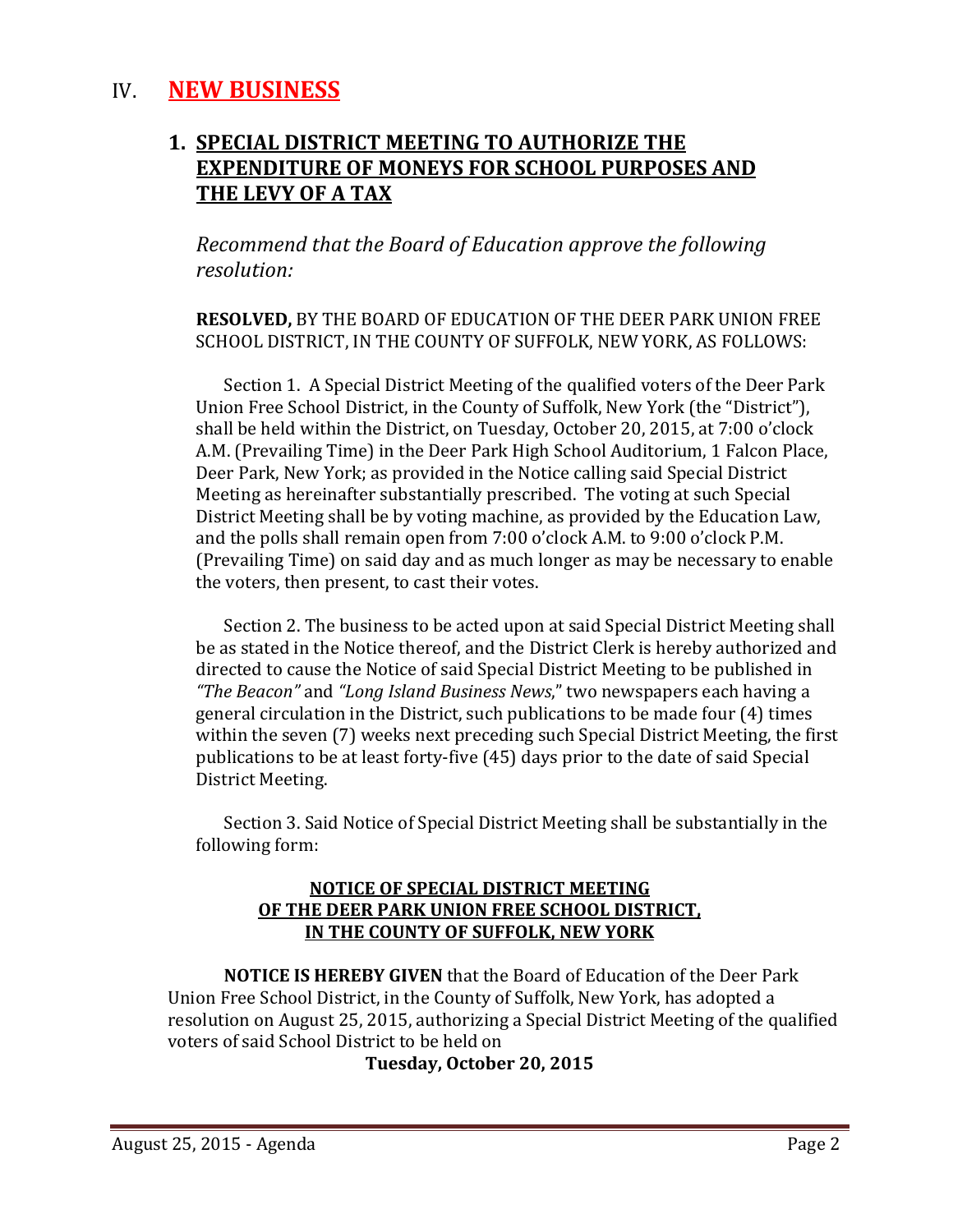from 7:00 o'clock A.M. to 9:00 o'clock P.M. (Prevailing Time) in the Deer Park High School Auditorium, 1 Falcon Place, Deer Park, New York for the purpose of voting upon the following Bond Proposition:

#### **BOND PROPOSITION**

### RESOLVED:

(a) That the Board of Education of the Deer Park Union Free School District, in the County of Suffolk, New York (the "District"), is hereby authorized to partially reconstruct and construct improvements to District buildings and sites (the "Project") substantially as described in a "Facilities Evaluation Plan" prepared by the District, dated August, 2015, (the "Plan") which Plan is on file and available for public inspection at the office of the District Clerk, including roof reconstruction; science labs, music suite, library and auditorium improvements; athletic field improvements and the construction of an artificial turf field; lavatory and locker room improvements; parking, sidewalk, building entrance and façade improvements; security enhancements; removal of asbestos hazards and window replacement; all of the foregoing to include the original furnishings, equipment, machinery, apparatus and ancillary or related site, demolition and other work required in connection therewith; and to expend therefor, including preliminary costs and costs incidental thereto and to the financing thereof, an amount not to exceed the estimated total cost of \$17,000,000; provided that the estimated costs of the components of the Project as set forth in the Plan may be reallocated among such components if the Board of Education shall determine that such reallocation is in the best interest of the District; 

(b) that a tax is hereby voted in the aggregate amount of not to exceed \$17,000,000 to pay such cost, said tax to be levied and collected in installments in such years and in such amounts as shall be determined by said Board of Education; and

 $(c)$  that in anticipation of said tax, obligations of the District are hereby authorized to be issued in the principal amount of not to exceed \$17,000,000 and a tax is hereby voted to pay the interest on said obligations as the same shall become due and payable.

Such Bond Proposition shall appear on the ballot label to be inserted in the voting machines used for voting at said Special District Meeting in substantially the following condensed form: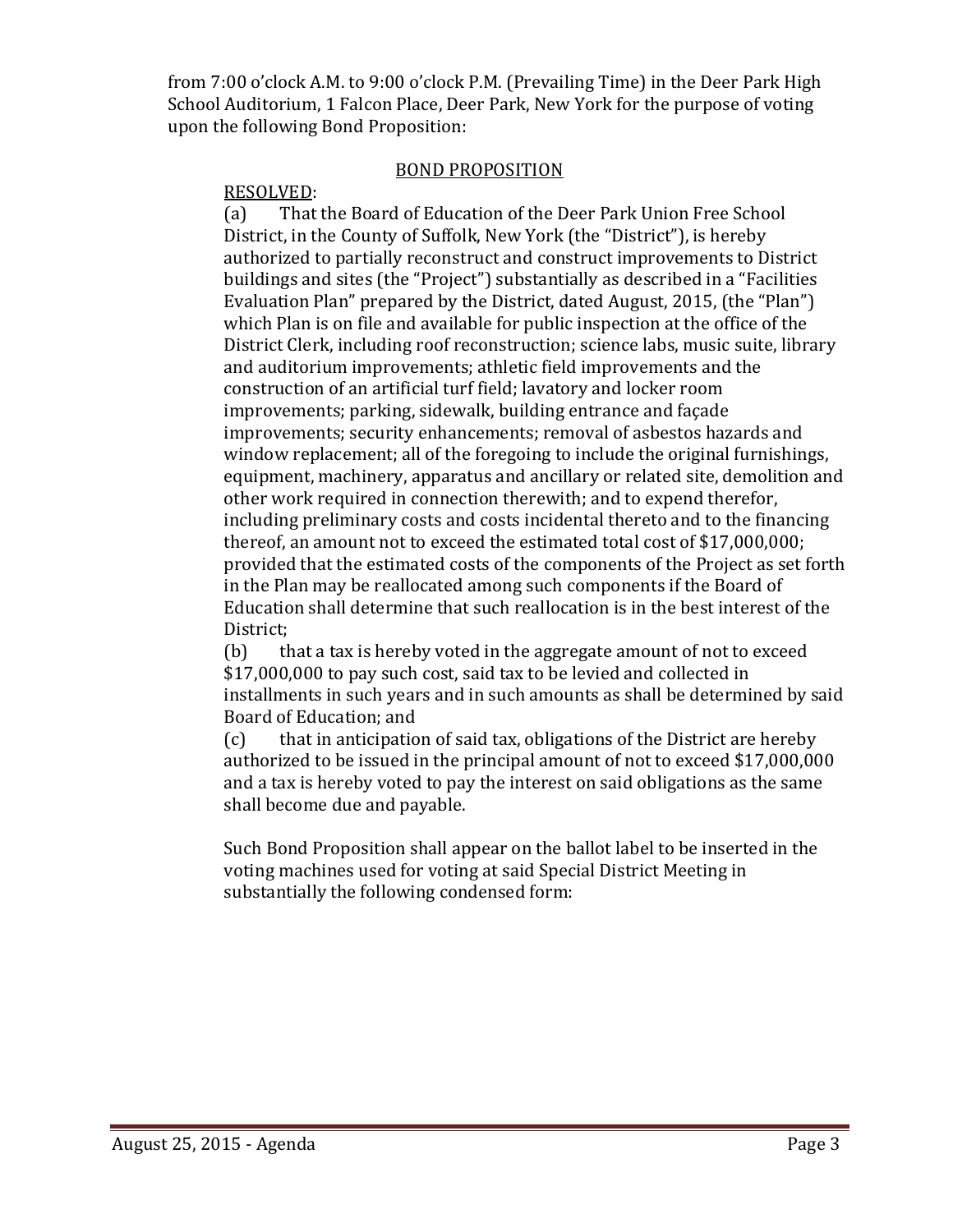# RESOLVED:

(a) That the Board of Education of the Deer Park Union Free School District, in the County of Suffolk, New York (the "District"), is hereby authorized to partially reconstruct and construct improvements to District buildings and sites, and to expend therefor, including preliminary costs and costs incidental thereto and to the financing thereof, an amount not to exceed the estimated total cost of  $$17,000,000$ ; (b) that a tax is hereby voted in the aggregate amount of not to exceed  $$17,000,000$  to pay such cost, said tax to be levied and collected in installments in such years and in such amounts as shall be determined by said Board of Education; and (c) that in anticipation of said tax, obligations of the District are hereby authorized to be issued in the principal amount of not to exceed \$17,000,000 and a tax is hereby voted to pay the interest on said obligations as the same shall become due and payable.

The voting will be conducted by ballot on voting machines as provided in the Education Law and the polls will remain open from 7:00 o'clock A.M. to 9:00 o'clock P.M. (Prevailing Time) and as much longer as may be necessary to enable the voters then present to cast their ballots.

NOTICE IS HEREBY FURTHER GIVEN, that personal registration is required pursuant to either §2014 of the Education Law or Article 5 of the Election Law. If a voter has heretofore registered pursuant to  $\S2014$  of the Education Law and has voted at an annual or special district meeting within the last four  $(4)$  calendar years (since January 1, 2011), he or she is eligible to vote at said Special District Meeting. All others who wish to vote must register.

The Board of Registration will meet for the purpose of registering all qualified voters of the District on Tuesday October 6, 2015 and Wednesday October 7, 2015, between the hours of  $8$  o'clock A.M. and  $2$  o'clock P.M. (Prevailing Time) at the Administration Building, 1881 Deer Park Avenue, Deer Park, New York, and on Wednesday, October 14, 2015 from 4 o'clock P.M. and 8 o'clock P.M. at the Deer Park High School, 1 Falcon Place, to add any additional names to the register to be used at the Special District Meeting, at which time any person shall be entitled to have his/her name placed upon such register, provided that at such meeting of the Board of Registration he/she is known or proven to the satisfaction of such Board of Registration to be then or thereafter entitled to vote at said Special District Meeting for which such register is prepared.

The register of the District will be filed in the office of the District Clerk, at the District's Administration Building at 1881 Deer Park Avenue, Deer Park, New York, and will be open for inspection by qualified voters of the District between the hours of 9:00 A.M. and 4:00 P.M. (Prevailing Time) on each of the five days prior to the date set for the Special District Meeting, except Sunday, and on Saturday, October 17, 2015, by appointment only.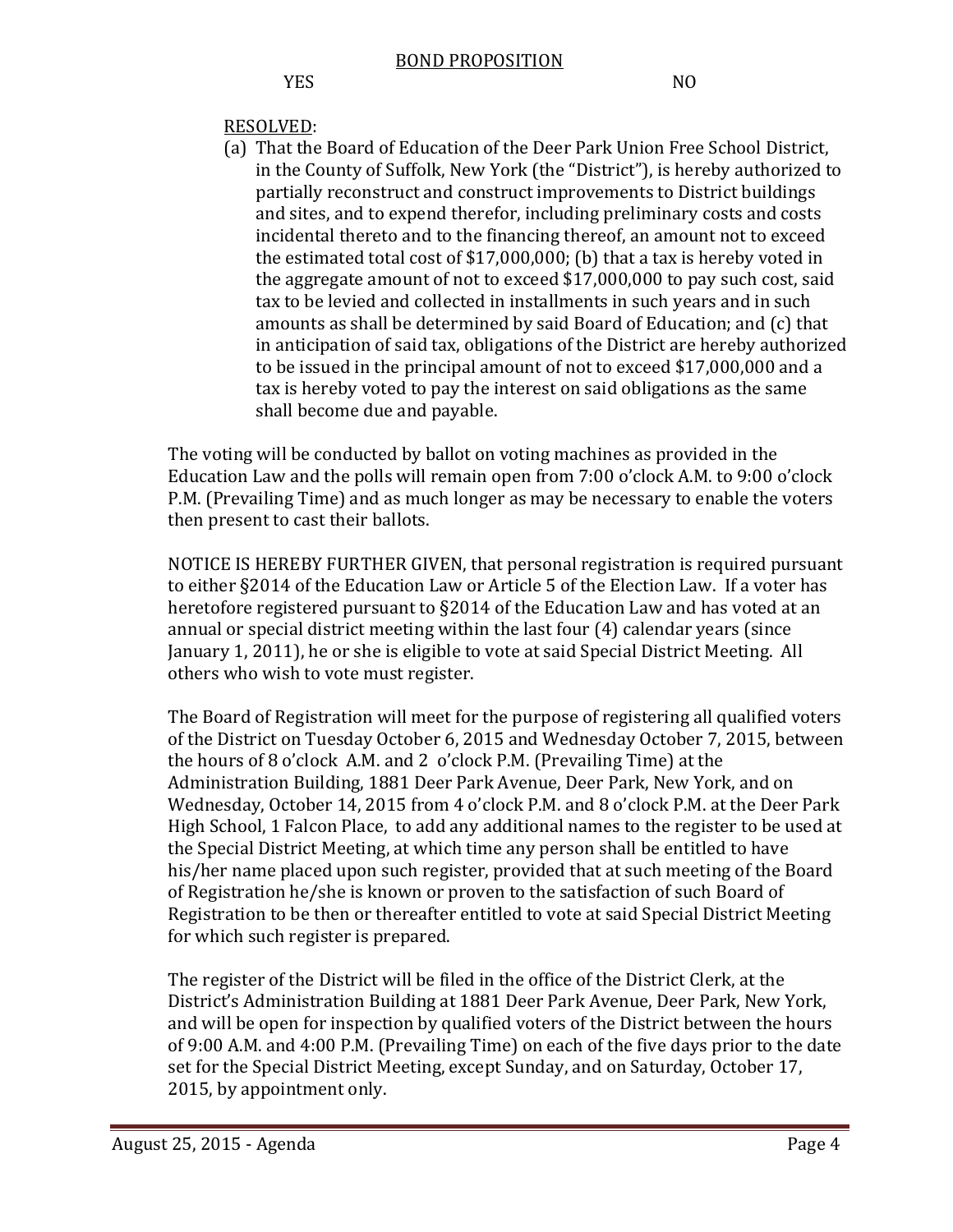NOTICE IS FURTHER GIVEN that applications for absentee ballots may be applied for at the office of the District Clerk, 1881 Deer Park Avenue, Deer Park, New York on any school day between the hours of  $9:00$  o'clock A.M. and  $4:00$  o'clock P.M. (Prevailing Time). If the ballot is to be mailed to the voter, the completed application must be received by the District Clerk no later than October 13, 2015. If the ballot is to be delivered personally to the voter at the office of the District Clerk, the completed application must be received by the District Clerk no later than October 19, 2015. No absentee voter's ballot shall be canvassed unless it is received at the office of the District Clerk no later than 5:00 o'clock P.M. (Prevailing Time) on October 20, 2015. 

A list of all persons to whom absentee ballots shall have been issued will be available for public inspection at the office of the District Clerk of the District during regular business hours on each of the five  $(5)$  days prior to the date set for the election, except Saturday and Sunday.

| BY THE ORDER OF THE BOARD OF EDUCATION |                |
|----------------------------------------|----------------|
| Dated: August 25, 2015                 | Lisa Brennan   |
|                                        | District Clerk |

Section 4. The vote upon the Proposition to be submitted to the qualified voters shall be by ballot on voting machines, and the District Clerk is hereby authorized and directed to have the necessary ballot labels printed for the said voting machines, in form corresponding as nearly as may be with the requirements of the Education Law.

Section 5. The proceeds of the bonds authorized pursuant to the Bond Proposition set forth in Section 1 hereof, and any bond anticipation notes issued in anticipation of said bonds, may be applied to reimburse the District for expenditures made for the purpose or purposes for which said bonds are authorized. The foregoing statement of intent with respect to reimbursement is made in conformity with Treasury Regulation Section 1.150-2 of the United States Treasury Department.

Section 6. This resolution shall take effect immediately.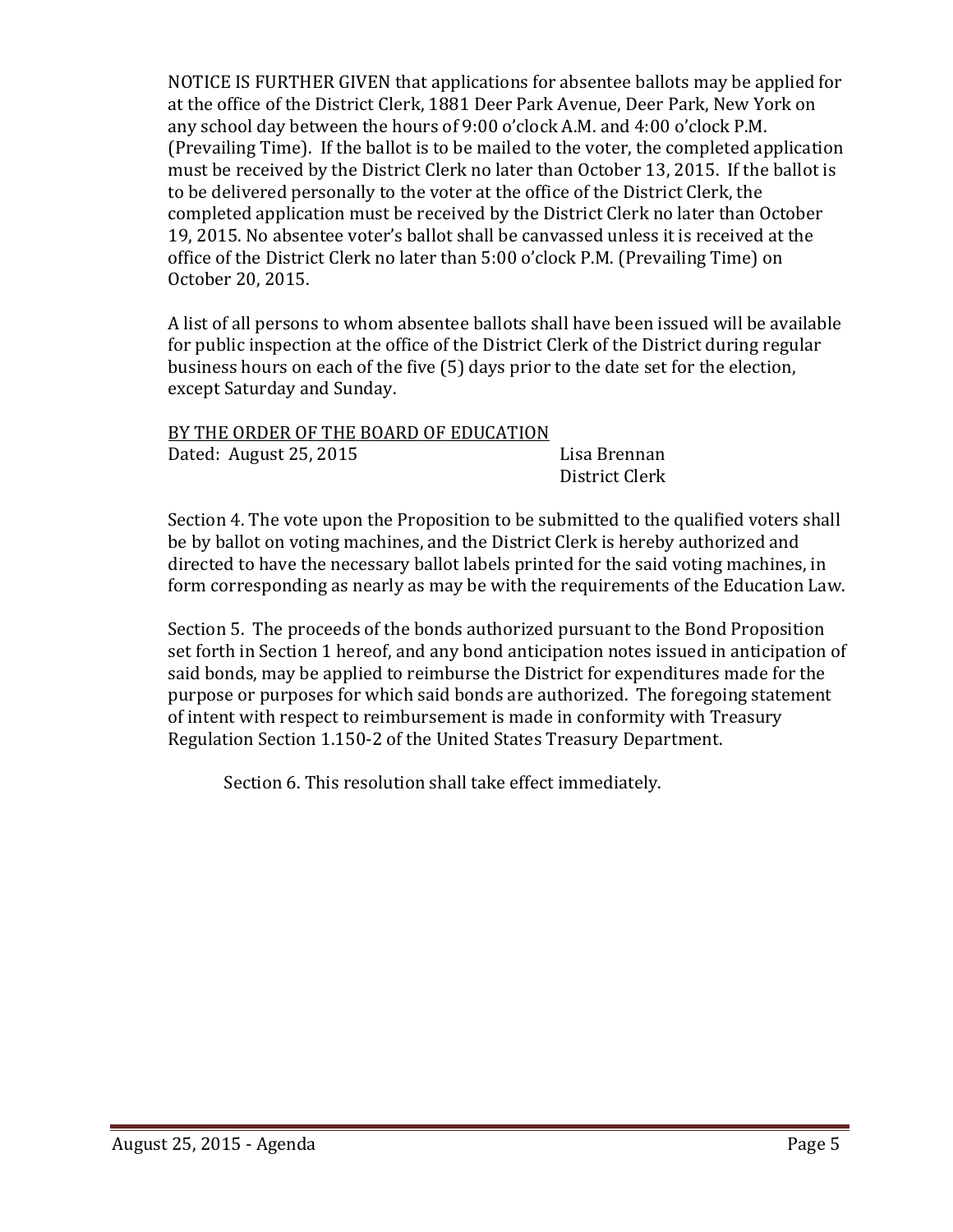# **2. ADDITIONAL RESOLUTIONS FOR SPECIAL DISTRICT MEETING**

*Recommend that the Board of Education approve the following resolution:*

**Designation of Permanent Chairperson and Acting Clerk:** The District Clerk, Lisa Brennan is hereby appointed to serve as permanent chairperson of the Special District Meeting; and Concetta Bertelle is hereby appointed as acting clerk to serve in absence or inability of the District Clerk to act on the day of the vote.

**Appointment of Election Inspectors:** The following qualified voters of said School District are hereby appointed as the election inspectors for the Special District Election: 

Helene Muenkel Jody LaBella Gina Vogler

Elena Scaglione Lisa Hofacker Lucy Caldone Darlene Piazza Concetta Bertelle Denise Piccininni Angela Mento Terri Altadonna Rose Olis **Pat Alfano** Gail Heffernan Eileen Hickey Rosemary Gatti Anne Sheppard

**Appointment of Board of Registration:** The following four duly qualified voters of said School District are hereby appointed as members of the Board of Registration of said School District until 30 days following the Annual Election and Budget Vote:

Lisa Brennan Concetta Bertelle Rose Olis Rosemary Gatti

**Authority to Hire Substitutes:** In the event that any of the above election inspectors or Board of Registration members is unable to serve, the District Clerk is authorized to hire substitutes as needed.

**Compensation of Election Workers:** Each election inspector and Board of Registration member shall be entitled to compensation at the rate of \$12.00/hr. The District Clerk is hereby authorized and directed to give written notice of appointment to the persons herein respectively appointed as election inspectors and registrars said Special District Meeting.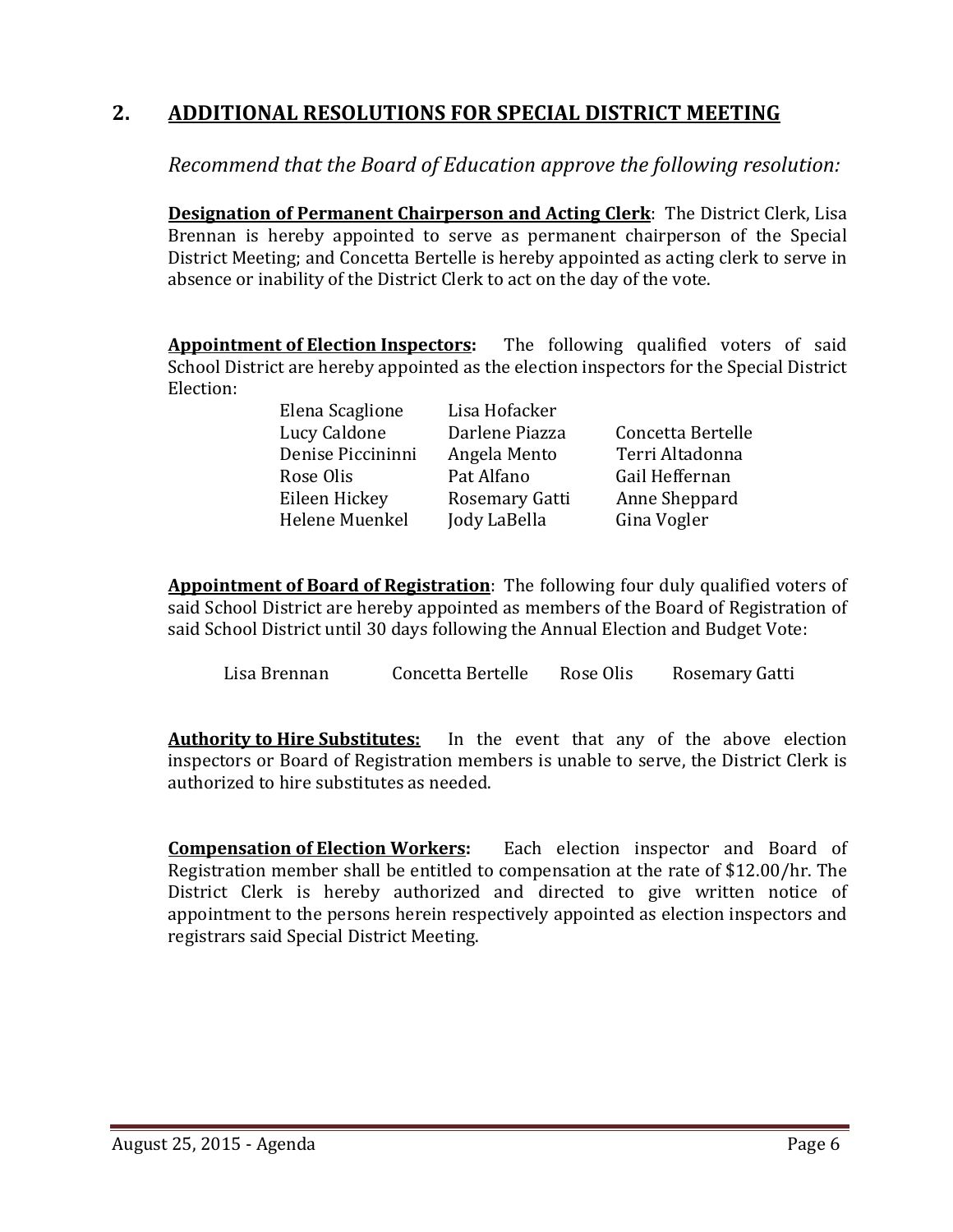# **3. SECOND READING AND APPROVAL OF POLICY #6710**

*Recommend that the Board of Education approve the following resolution:*

**RESOLVED**, that the Board of Education approve the following policy as accepted and adopted by the Board of Education and placed in the Board of Education Policy Manual.

• Policy  $#6710$  – Purchasing Authority

# **4. ACCEPTANCE OF MONETARY DONATION TO JFK SCHOOL**

*Recommend that the Board of Education approve the following resolution:*

**RESOVLED**, that the Board of Education approve the following donation:

• Tanger Kids \$1,000 deposited into the JFK Tanger Grant Acct.

# V. **APPROVAL OF SCHEDULES**

*Recommend that the Board of Education approve the following schedules collectively:*

# **NON‐INSTRUCTIONAL**

## **SCHEDULE ‐‐ CS ‐‐CHANGE OF SALARY/ STATUS (Non‐Instructional)**

#### **Cheryl Anderson**

Deer Park High School Position: Security Guard Salary/Step: \$18.00/hour Effective 7/1/2015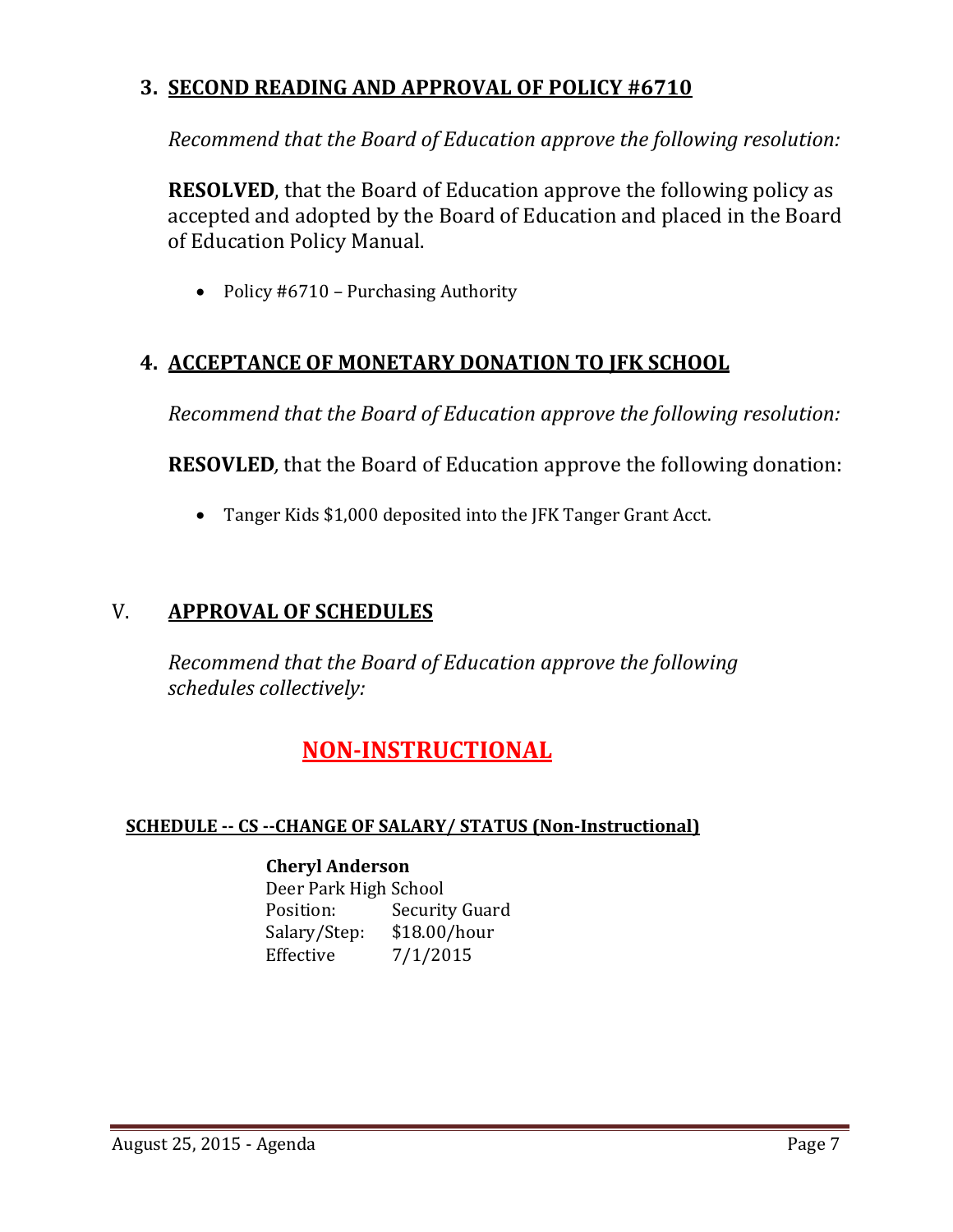#### **Ametti Billings**

|              | Deer Park High School |  |
|--------------|-----------------------|--|
| Position:    | Security Guard        |  |
| Salary/Step: | \$18.00/hour          |  |
| Effective    | 7/1/2015              |  |

### **Rourke Camoin**

| District Wide |                |
|---------------|----------------|
| Position:     | Security Guard |
| Salary/Step:  | \$20.00/hr     |
| Effective     | 7/1/2015       |

## **Frank Cassano**

| District Wide |                |
|---------------|----------------|
| Position:     | Security Guard |
| Salary/Step:  | \$20.00/hour   |
| Effective     | 7/1/2015       |

## **Joseph Courtney**

| District Wide |                |
|---------------|----------------|
| Position:     | Security Guard |
| Salary/Step:  | \$18.00/hour   |
| Effective     | 7/1/2015       |

# **John D'Abbraccio**

| Deer Park High School |                |
|-----------------------|----------------|
| Position:             | Security Guard |
| Salary/Step:          | \$18.00/hour   |
| Effective             | 7/1/2015       |

## **Joseph D'Attoma**

Deer Park High School Position: Security Guard Salary/Step: \$18.00/hour Effective  $7/1/2015$ 

## **Michael Delligatti**

John F Kennedy Intermediate School Position: Night Custodian Salary/Step: \$47,582 Step 1 Effective 7/13/2015 Salary prorated at \$46,484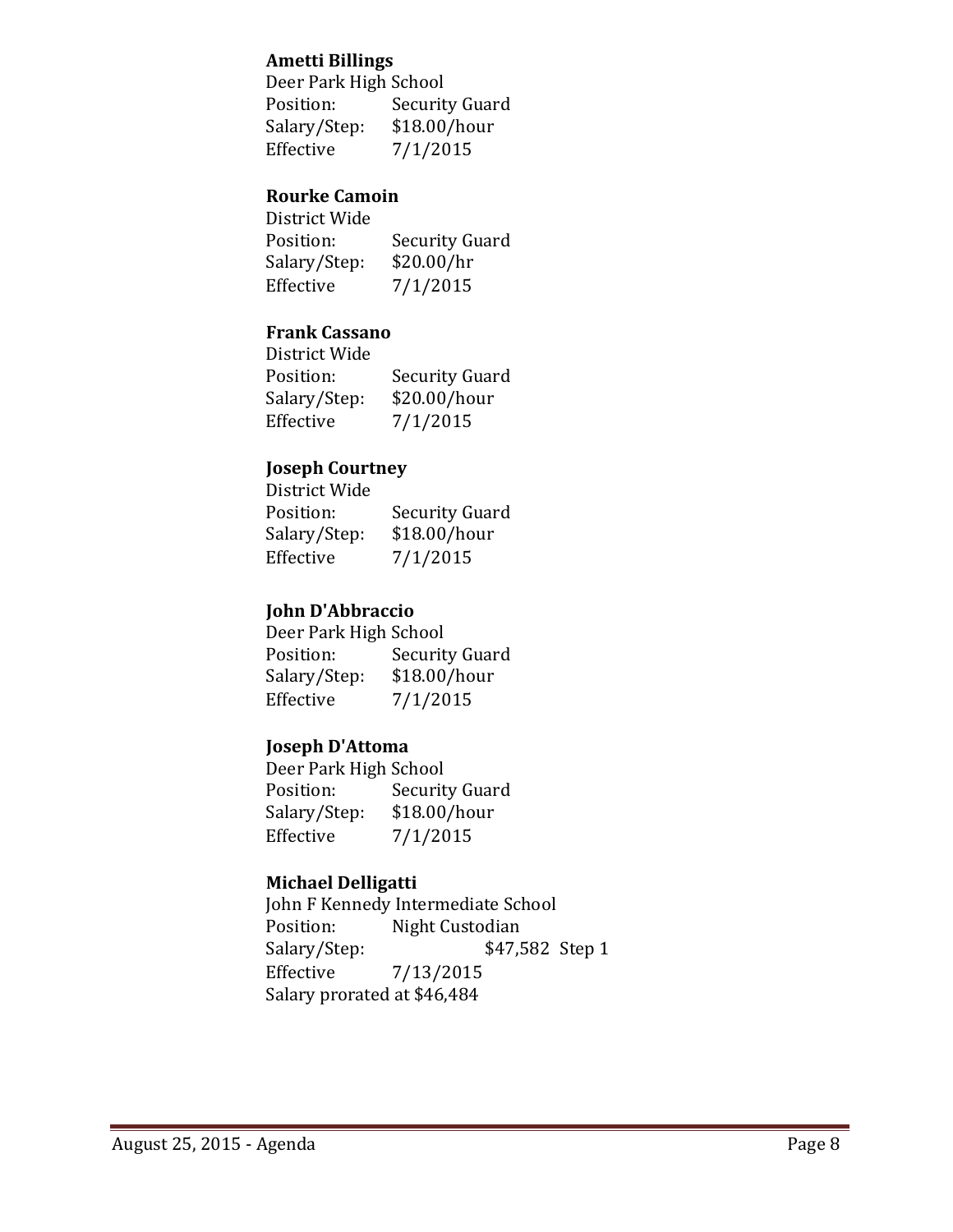#### **Jeremiah Dunne**

John F Kennedy Intermediate School Position: Security Guard Salary/Step: \$18.00/hour Effective  $7/1/2015$ 

#### **Joseph Dunne**

| District Wide |                       |
|---------------|-----------------------|
| Position:     | <b>Security Guard</b> |
| Salary/Step:  | \$18.00/hour          |
| Effective     | 7/1/2015              |

#### **Justin Giordano**

John Quincy Adams School Position: Security Guard Salary/Step: \$18.00/hour Effective  $7/1/2015$ 

## **Brian Hession**

 Washington Position: Network & Systems Specialist I Salary/Step: No Change Effective 7/17/2015

### **Omar Jones**

May Moore School Position: Security Guard Salary/Step: \$18.00/hour Effective  $7/1/2015$ 

#### **David Lewis**

Deer Park High School Position: Security Guard Salary/Step: \$18.00/hour Effective  $7/1/2015$ 

#### **David Lopez**

Deer Park High School Position: Security Guard Salary/Step: \$18.00/hour Effective  $7/1/2015$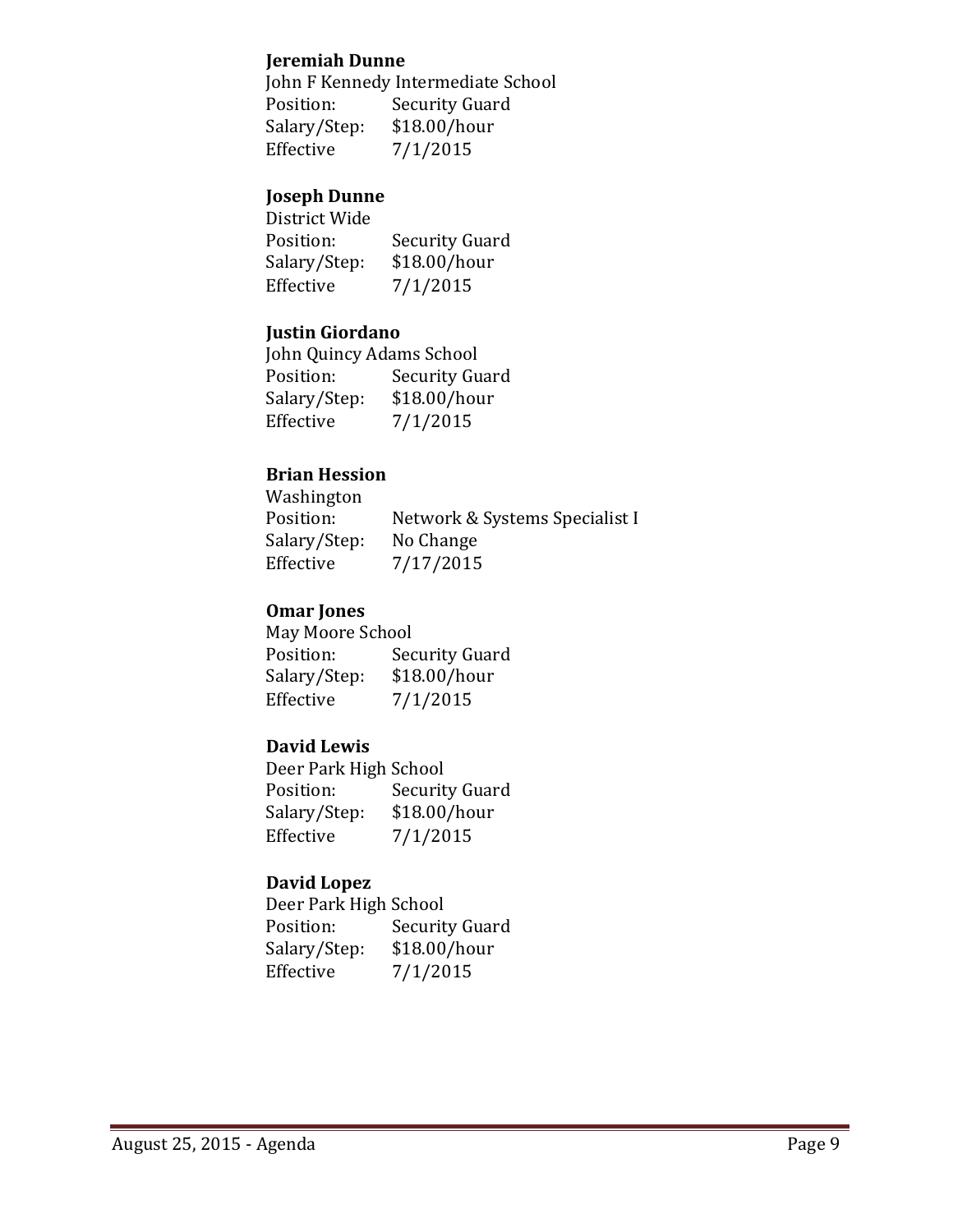## **Robert Lotito**

| District Wide |                |
|---------------|----------------|
| Position:     | Security Guard |
| Salary/Step:  | \$18.00/hour   |
| Effective     | 7/1/2015       |

### **Richard Mattern**

| District Wide |                |
|---------------|----------------|
| Position:     | Security Guard |
| Salary/Step:  | \$18.00/hour   |
| Effective     | 7/1/2015       |

## **Hector Polo**

|              | Deer Park High School |  |
|--------------|-----------------------|--|
| Position:    | <b>Security Guard</b> |  |
| Salary/Step: | \$18.00/hour          |  |
| Effective    | 7/1/2015              |  |

## **Jose Seda**

| Deer Park High School |                |
|-----------------------|----------------|
| Position:             | Security Guard |
| Salary/Step:          | \$18.00/hour   |
| Effective             | 7/1/2015       |

## **Lee Sorensen**

| District Wide |                       |
|---------------|-----------------------|
| Position:     | <b>Security Guard</b> |
| Salary/Step:  | \$18.00/hour          |
| Effective     | 7/1/2015              |

#### **James Sweeney**

Robert Frost Middle School Position: Security Guard Salary/Step: \$18.00/hour Effective  $7/1/2015$ 

## **SCHEDULE ‐‐ NN ‐‐APPOINTMENTS (Non‐Instructional)**

## **Cesar Allain**

 Memorial Position: Network & Systems Technician Salary/Step: \$43,964 Step 1 Effective 8/17/2015 Salary prorated at \$38,722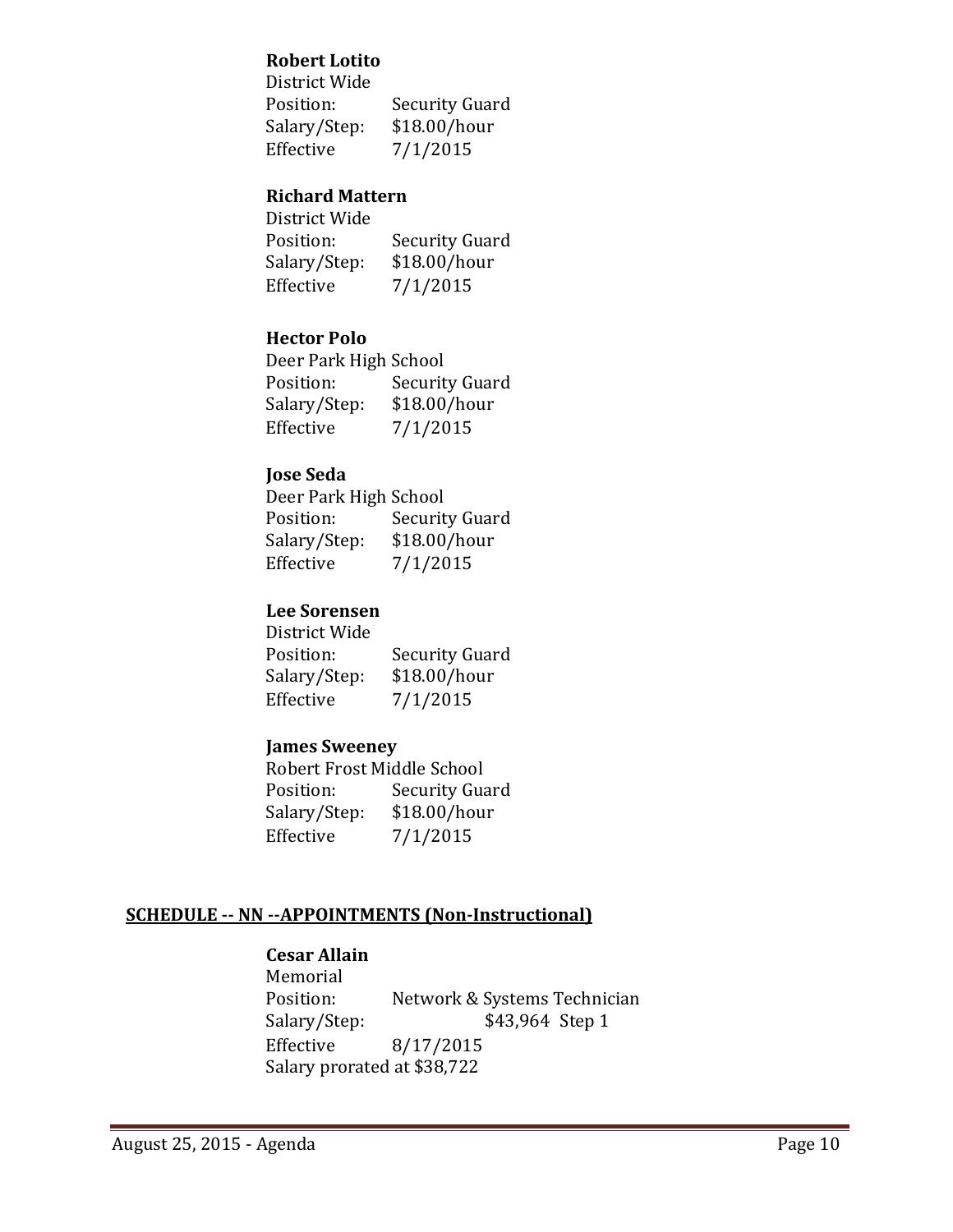#### **Barbara Cornelia**

John F Kennedy Intermediate School Position: Non-Instructional (Cafeteria) Aide Salary/Step: \$15.26 per hour Effective  $9/1/2015$ 

### **Maryanna Diaz**

John F Kennedy Intermediate School Position: Non-Instructional (Cafeteria) Aide Salary/Step: \$15.26 per hour Effective  $9/1/2015$ 

## **Kirstyn Dunn**

John F Kennedy Intermediate School Position: Non-Instructional (Cafeteria) Aide Salary/Step: \$15.26 per hour Effective  $9/1/2015$ 

## **Lisa Hofacker**

John F Kennedy Intermediate School Position: Non-Instructional (Cafeteria) Aide Salary/Step: \$15.26/hour Effective  $9/1/2015$ 

## **Denise Mastrangelo**

Deer Park High School Position: Part-time (.5) Clerk Typist Salary/Step: \$40,751 Step 1 Effective 8/24/2015 Salary prorated at \$17,554

#### **Denise Mastrangelo**

Deer Park High School Position: Part-Time Clerk Typist Salary/Step: \$40,751 Effective 8/27/2015 Prorated Salary \$17,319

#### **Elizabeth Maxaner**

John F Kennedy Intermediate School Position: Non-Instructional (Cafeteria) Aide Salary/Step: \$15.26 per hour Effective  $9/1/2015$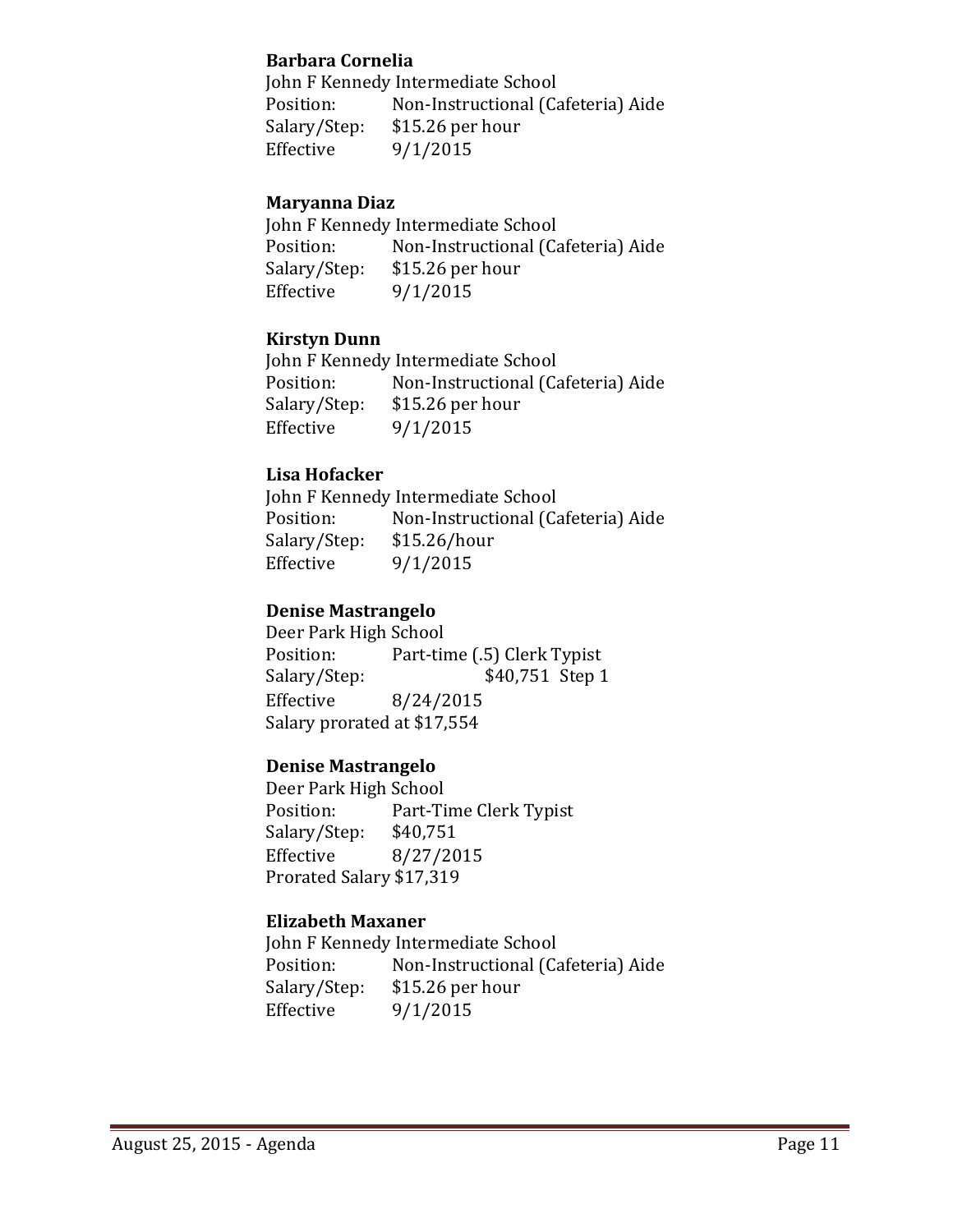#### **Kelly Vangeli**

John F Kennedy Intermediate School Position: Non-Instructional (Cafeteria) Aide Salary/Step: \$15.26 per hour Effective  $9/1/2015$ 

#### **SCHEDULE ‐‐ NNPS ‐‐PER DIEM SUBSTITUTES (Non‐Instructional)**

### **Debra Duffy**

District Wide Position: Substitute Non-Instructional Aide Salary/Step: \$9 per hour Effective  $9/1/2015$ 

## **Debra Duffy**

| District Wide |                         |
|---------------|-------------------------|
| Position:     | Substitute Clerk Typist |
| Salary/Step:  | \$12 per hour           |
| Effective     | 9/1/2015                |

## **Lisa Hofacker**

District Wide Position: Substitute Non-Instructional Aide Salary/Step: \$9 per hour Effective  $9/1/2015$ 

#### **Irene Moschouris**

District Wide Position: Substitute Non-Instructional Aide Salary/Step: \$9 per hour Effective  $9/1/2015$ 

#### **SCHEDULE ‐‐ NNS ‐‐REGULAR (PERMANENT) SUBSTITUTES (Non‐Instructional)**

#### **Holly Giovi**

District Wide Position: Perm Sub Float Nurse Salary/Step: \$150/day Effective  $9/1/2015$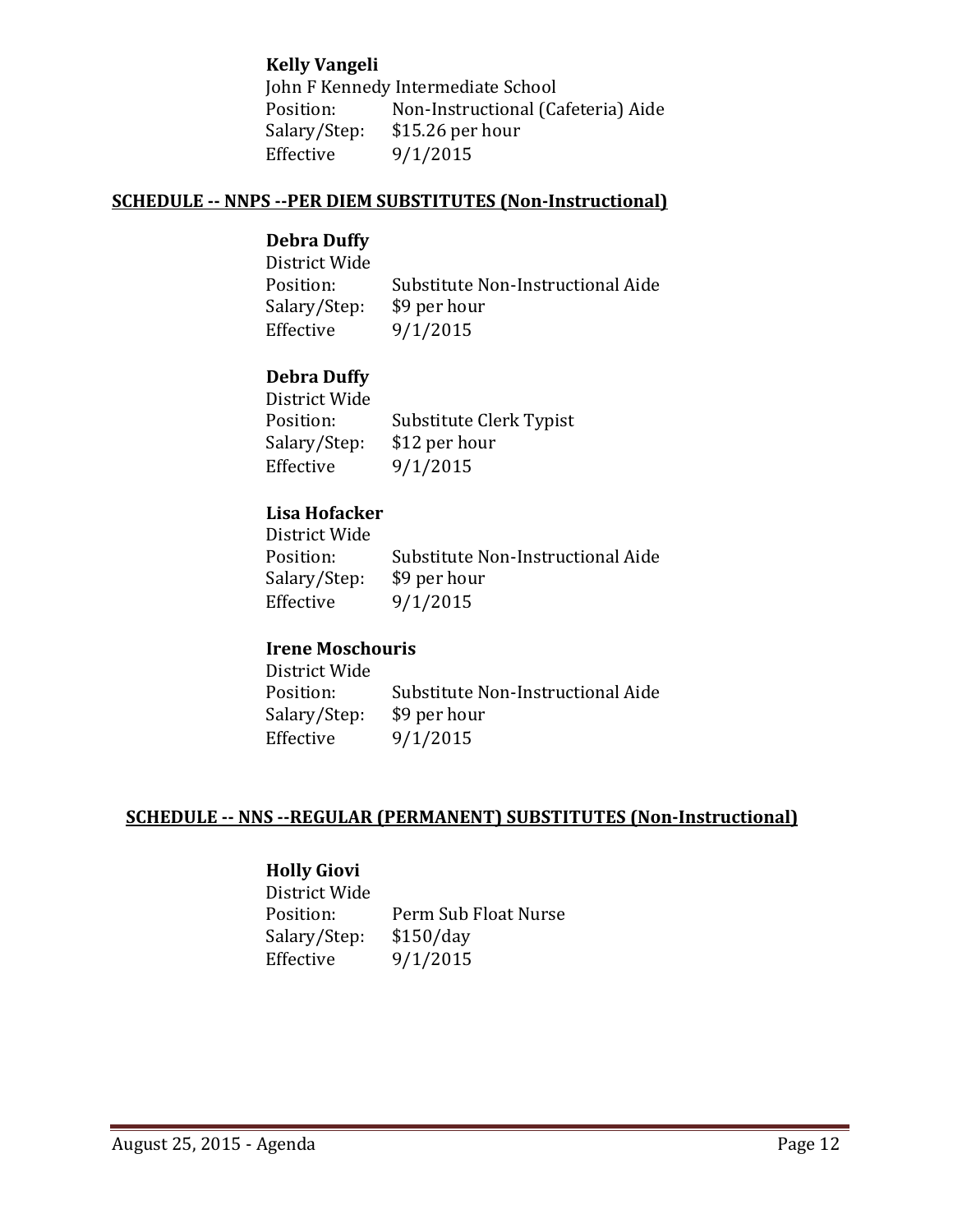### **SCHEDULE ‐‐ OO ‐‐RESIGNATIONS / RETIREMENTS / REMOVALS / TERMINATIONS (Non‐Instructional)**

## **Camille Bjelke**

John F Kennedy Intermediate School Position: 2.5 hour Non-Instructional Aide Salary/Step: Effective 8/12/2015 Resignation. No outstanding obligation to the district

### **Maureen Dunn**

District Wide Position: School Nurse Salary/Step: Effective 8/8/2015 Resignation. No outstanding obligation to the district

#### **SCHEDULE ‐‐ QQ ‐‐LEAVES OF ABSENCE (Non‐Instructional)**

#### **Harold Breun**

 Memorial Position: Maintenance Lead Salary/Step: Effective  $7/11/2015 - 10/9/2015$ Extension of Unpaid Medical LOA (Worker's Comp)

## **Helene Horodnicki**

May Moore School Position: School Nurse Salary/Step: Effective  $9/1/2015 - 10/14/2015$ Paid Medical LOA

### **Rita Smith**

 Transportation Position: Clerk Typist Salary/Step: Effective 6/28/2015 - 7/24/2015 Change of Dates for Paid LOA (FMLA) Returned early.

#### **Lauren von Ende**

District Office Position: Purchasing Agent Salary/Step: Effective  $\frac{7}{10/2015} - \frac{7}{24/2015}$ Change of Dates for extension of LOA (FMLA) Returned early.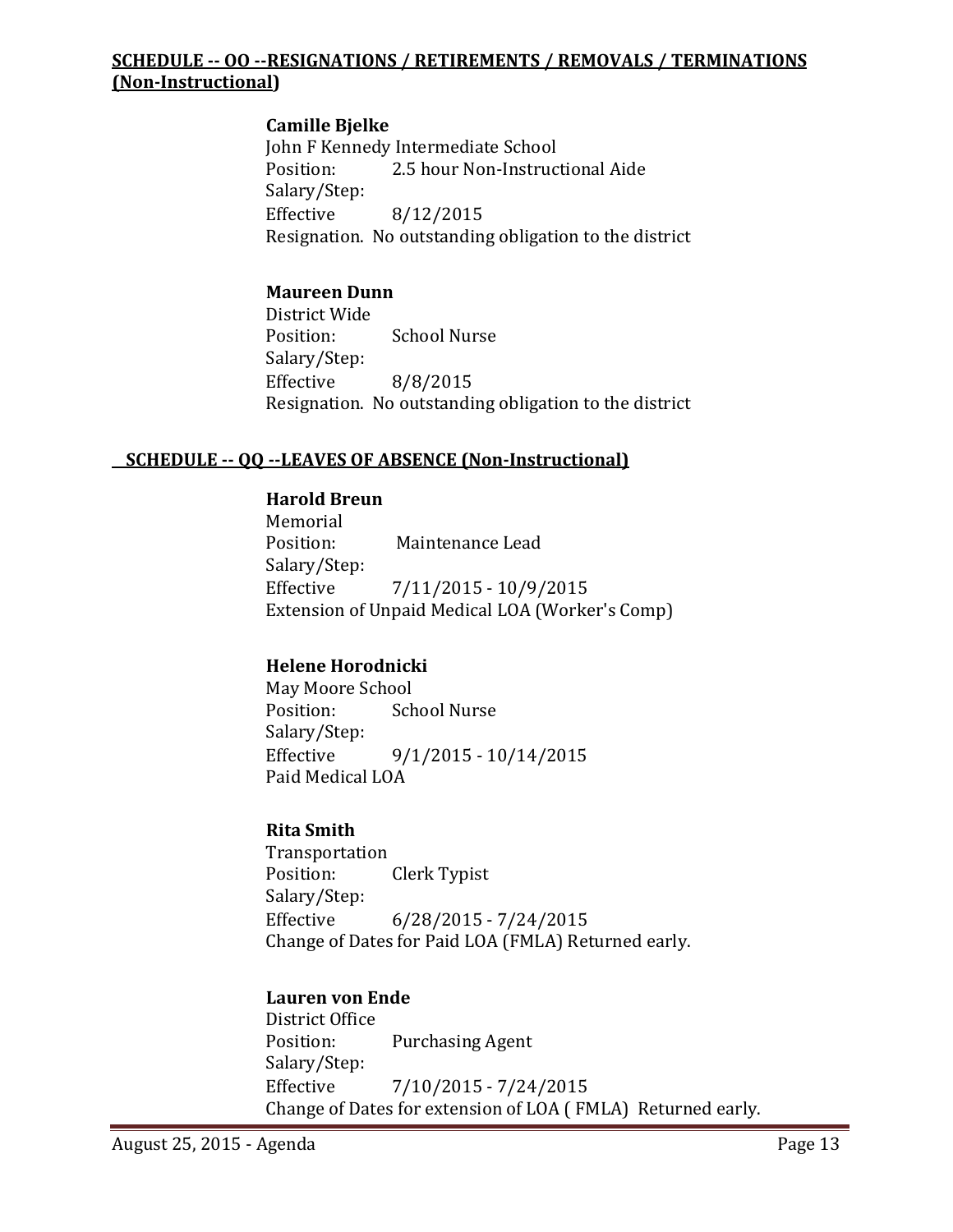#### **SCHEDULE ‐‐ TPA ‐‐TEMPORARY ASSIGNMENT (Non‐Instructional)**

#### **Tammie Negri**

 Transportation Position: Summer School Bus Aide Salary/Step: \$18.26/hr Effective  $\frac{7}{6}/\frac{2015 - 8}{14}/\frac{2015}{6}$ 

# **INSTRUCTIONAL**

#### **SCHEDULE ‐‐ CSS ‐‐CHANGE OF STATUS / SALARY (Instructional)**

#### **Heather Stewart**

Deer Park High School Position: Curriculum Associate for Social Studies & Family & Consumer Science 6-12 Salary/Step: \$109,546 Effective  $9/1/2015$ 

#### **Lori Sullivan**

Robert Frost Middle School Position: Special Education Teacher Salary/Step: Effective  $9/1/2015 - 8/31/2018$ Change in Tenure Date. Due to prior tenure as Teaching Assistant

#### **Jachan Watkis**

Deer Park High School Position: Curriculum Associate for Science & Technology 6-12 Salary/Step: \$107,000 Effective  $9/1/2015$ 

#### **John Watson**

Deer Park High School Position: Curriculum Associate for Math & Business 6-12 Salary/Step: \$108,628 Effective  $9/1/2015$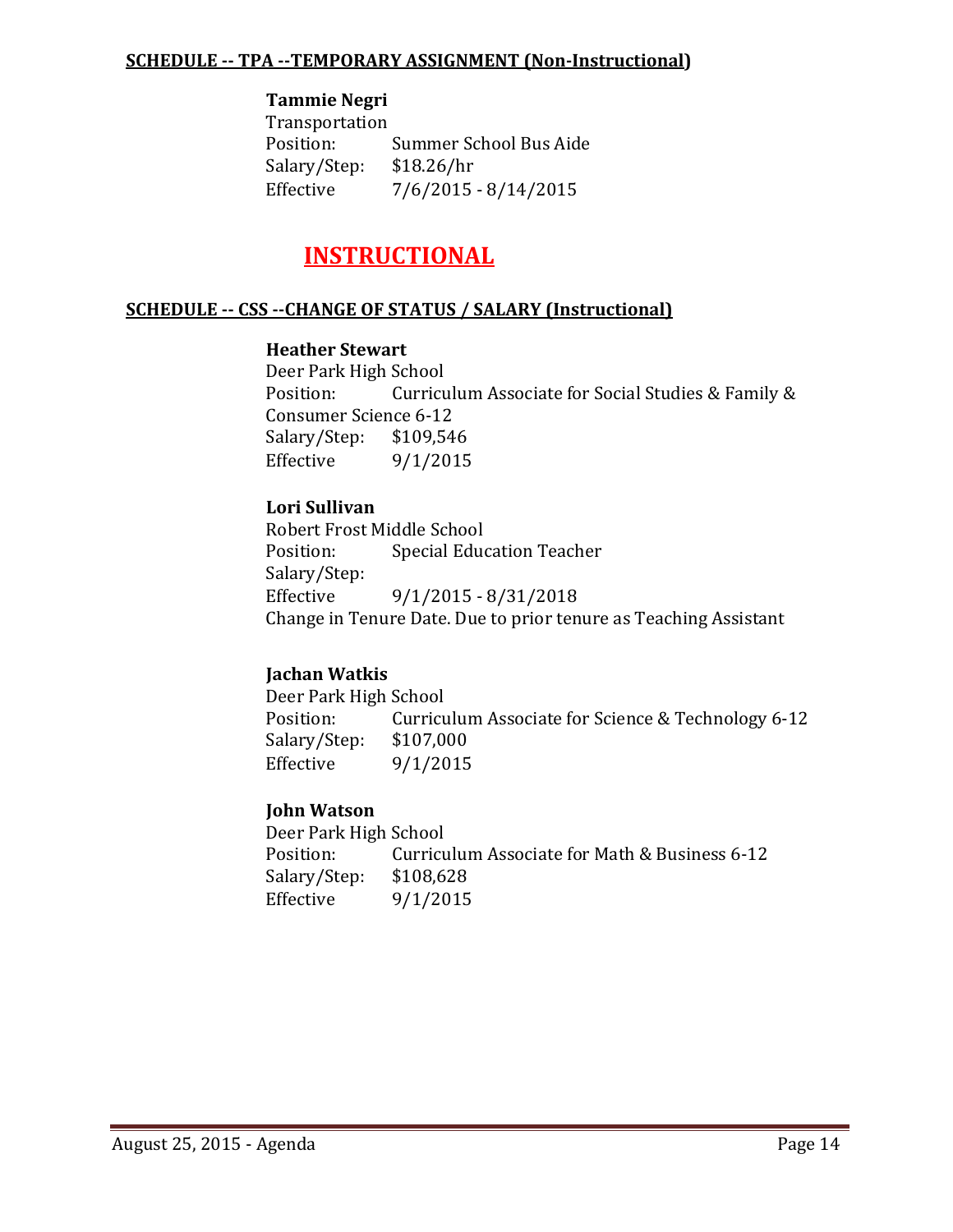#### **SCHEDULE ‐‐ L ‐‐PART‐TIME APPOINTMENTS (Instructional)**

#### **Salvatore Finocchiaro**

John F Kennedy Intermediate School Position: 2 Special Education Teacher Salary/Step: \$62,908 MA/Step 2 Effective 9/1/2015 - 6/30/2016 Salary prorated at \$12,582

### **Amanda Luciano**

Deer Park High School Position: 4 School Psychologist Salary/Step: \$61,524 MA/Step 1 Effective  $9/1/2015 - 6/30/2016$ Salary prorated at \$24,609.60

## **Alison Sweeney**

District Wide Position: 4 School Psychologist Salary/Step:  $$61,524 \text{ MA/Step 1}$ Effective 9/1/2015 - 6/30/2016 Salary prorated at \$24,609.60

#### **SCHEDULE ‐‐ N ‐‐PROBATIONARY TEACHER (Instructional)**

#### **Joseph Buscarino**

Deer Park High School Position: ENL Teacher Salary/Step: \$61,524 MS/Step 1 Effective 9/1/2015 - 8/31/2019

#### **SCHEDULE ‐‐ NAS ‐‐ADMINSTRATIVE / SUPERVISORY APPOINTMENTS (Instructional)**

#### **Christine DiProperzio**

Deer Park High School Position: Probationary Curriculum Associate for ELA, Reading & Library Salary/Step: \$105,000 Effective 9/1/2015 - 8/31/2019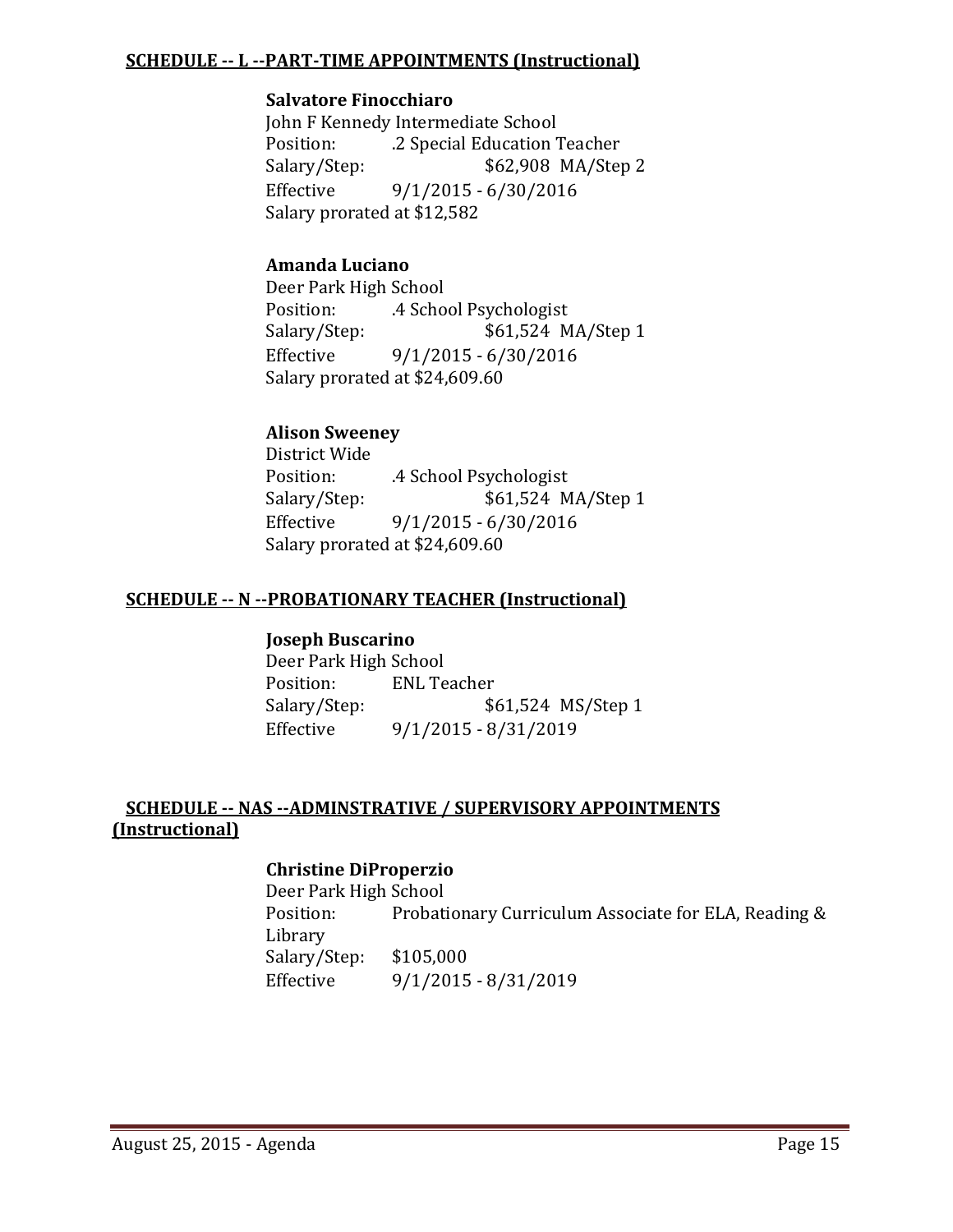#### **Anastasia Tzortzatos**

 Memorial Position: Probationary District Administrator of Technology Salary/Step: \$120,000 Effective 8/19/2015 - 8/18/2019 Salary prorated at \$113,714

#### **SCHEDULE ‐‐ NPS ‐‐PER DIEM SUBSTITUTES (Instructional)**

# **Ilia Alam**

District Wide Position: Per-Diem Substitute Teacher/ T.A. Salary/Step: \$110/70 per day Effective  $9/1/2015$ Certifications: Physical Education & Health

#### **Brynn Maxwell**

District Wide Position: Per-Diem Substitute Teacher/Substitute T.A. Salary/Step: \$110/70 per day Effective  $9/1/2015$ Certifications: Early Childhood B-2, Students with Disabilities B-2

## **Kellie Micillo**

District Wide Position: Per Diem Substitute Teacher Salary/Step: \$110/day Effective  $9/1/2015$ 

## **Jillian Miller**

District Wide Position: Per-Diem Substitute Teacher Salary/Step: \$110/day Effective  $9/1/2015$ 

#### **Matthew Moody**

District Wide Position: Per-Diem Substitute Teacher/ Substitute T.A. Salary/Step: \$110/70 per day Effective  $9/1/2015$  Certification: Social Studies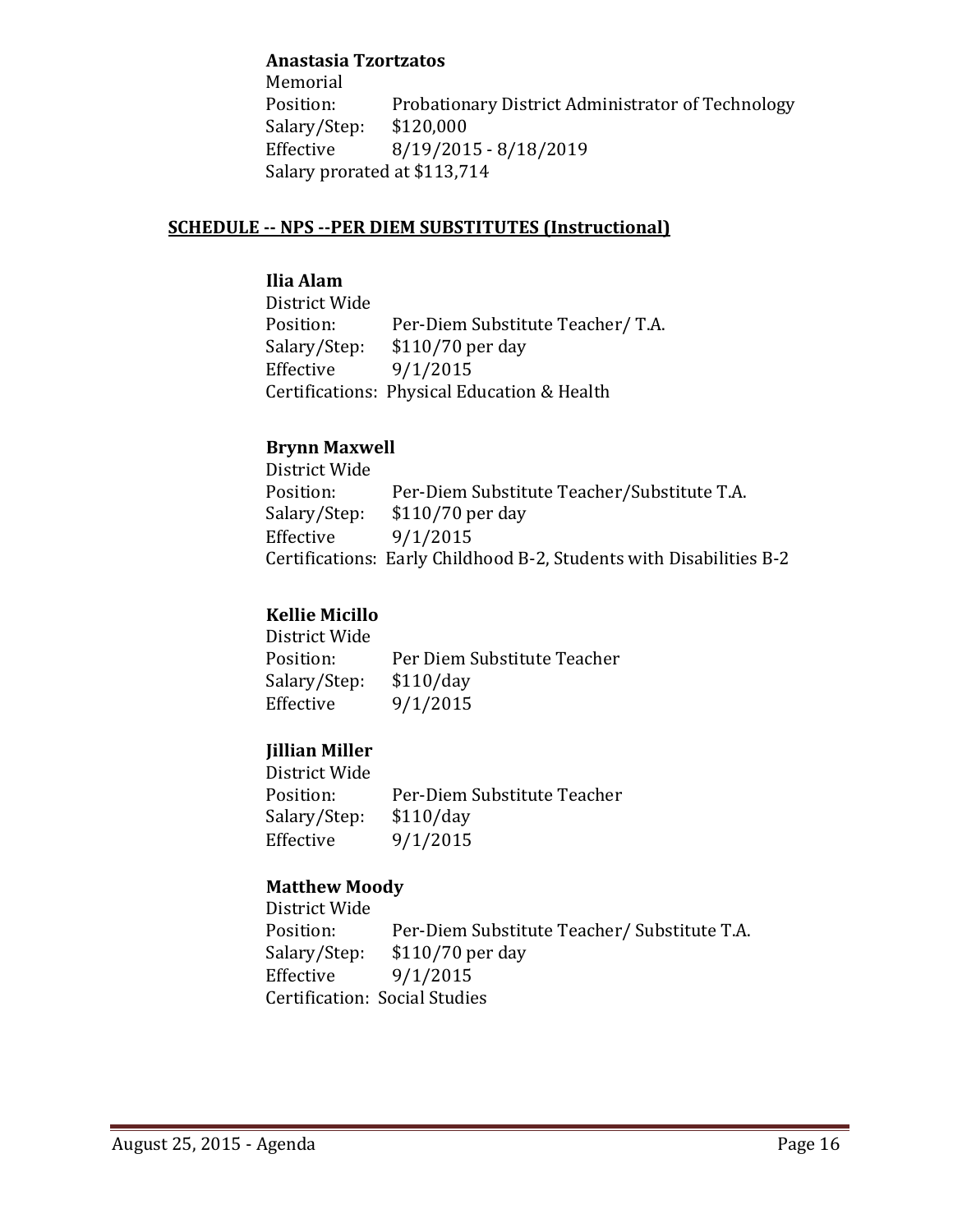**Amy Serr** District Wide Position: Per-Diem Substitute Teacher/ Substitute T.A. Salary/Step: \$110/70 per day Effective  $9/1/2015$ Certifications: Physical Education & Health

#### **SCHEDULE ‐‐ NS ‐‐PERMANENT SUBSTITUTES (Instructional)**

#### **Salvatore Finocchiaro**

John F Kennedy Intermediate School Position: 8 Permanent Substitute Teacher Salary/Step: \$125 per day Effective 9/1/2015 - 6/30/2016 Salary prorated at \$100 per day

#### **Melissa Frischeisen**

May Moore School Position: Permanent Substitute Teacher Salary/Step: \$125/day Effective  $9/1/2015 - 5/31/2016$ Change of dates due to K. Noblett's leave

#### **Brynn Maxwell**

May Moore School Position: Permanent Substitute Teacher Salary/Step: \$125/day Effective  $10/1/2015 - 5/31/2016$ 

#### **Kellie Micillo**

Deer Park High School Position: Permanent Substitute Salary/Step: \$125/day Effective 9/1/2015 - 5/31/2016 Perm Sub to cover H. Nola's LOA

#### **Jillian Miller**

Robert Frost Middle School Position: Permanent Substitute Teacher Salary/Step: \$125/day Effective  $10/1/2015 - 5/31/2016$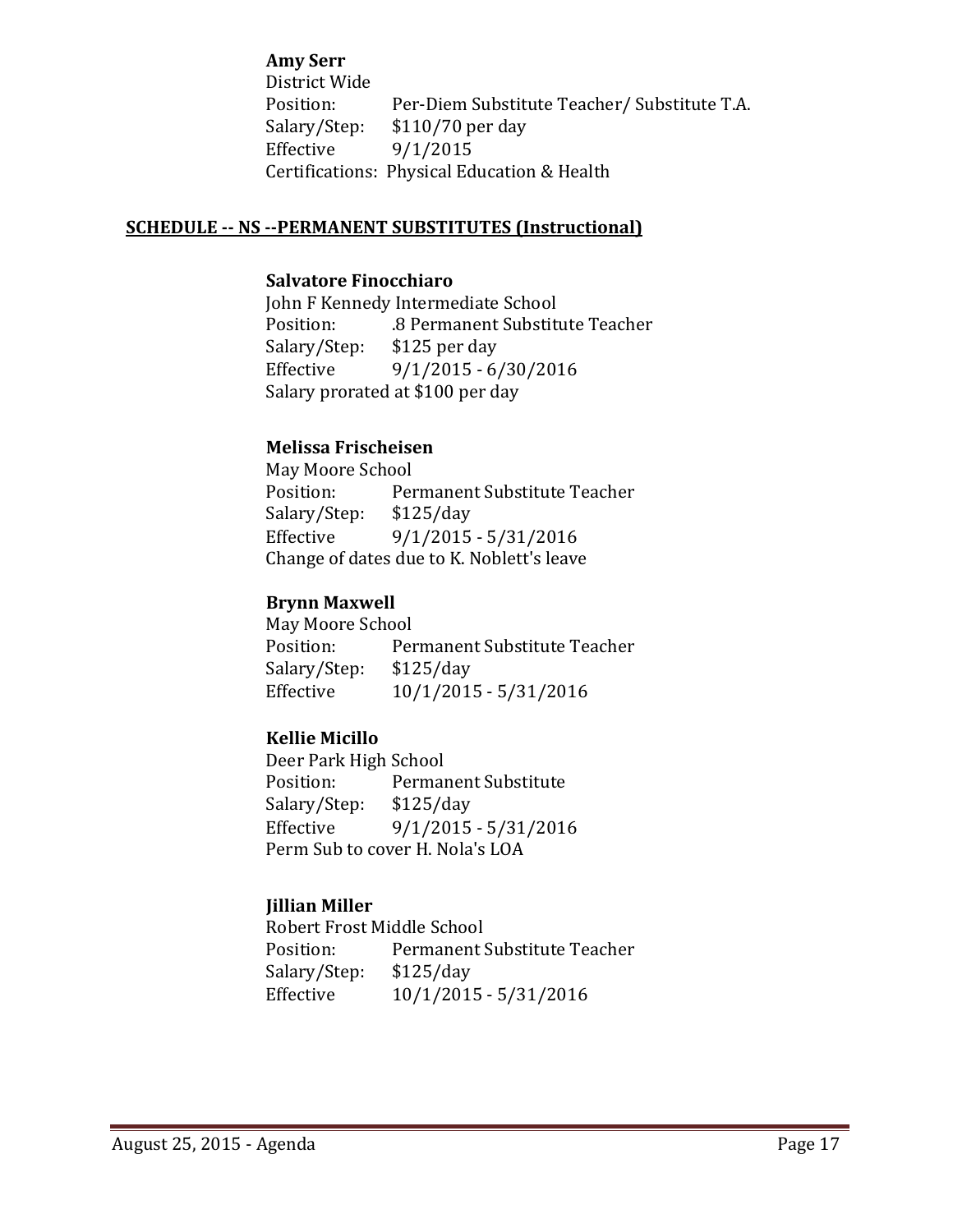#### **Matthew Moody**

Deer Park High School Position: Permanent Substitute Teacher Salary/Step: \$125/day Effective  $10/1/2015 - 5/31/2016$ 

#### **Michael Munoz**

John F Kennedy Intermediate School Position: Permanent Substitute Salary/Step: \$125/day Effective 9/1/2015 - 9/30/2015 JFK/JQA to cover for K. Zuk

#### **Michael Munoz**

Deer Park High School Position: Permanent Substitute Teacher Salary/Step: \$125/day Effective  $10/1/2015 - 5/31/2016$ 

#### **Amy Serr**

Deer Park High School Position: Permanent Substitute Teacher Salary/Step: \$125/day Effective  $10/1/2015 - 5/31/2016$ 

#### **Sharon Stamile**

Deer Park High School Position: Permanent Substitute Teacher Salary/Step: \$125/day Effective  $10/1/2015 - 5/31/2016$ 

#### **Karyn Wrobel**

May Moore School Position: Permanent Substitute Teacher Salary/Step: \$125/day Effective 9/1/2015 - 5/31/2016 Change of dates due to J. Kraus' leave

# **SCHEDULE ‐‐ NSS ‐‐SUMMER SCHOOL APPOINTMENTS (Instructional)**

# **Francis Amendola**

Deer Park High School Position: Chemistry Regents Review Teacher Salary/Step: \$67.79/hour Effective 8/3/2015 - 8/6/2015 4 days/2hrs a day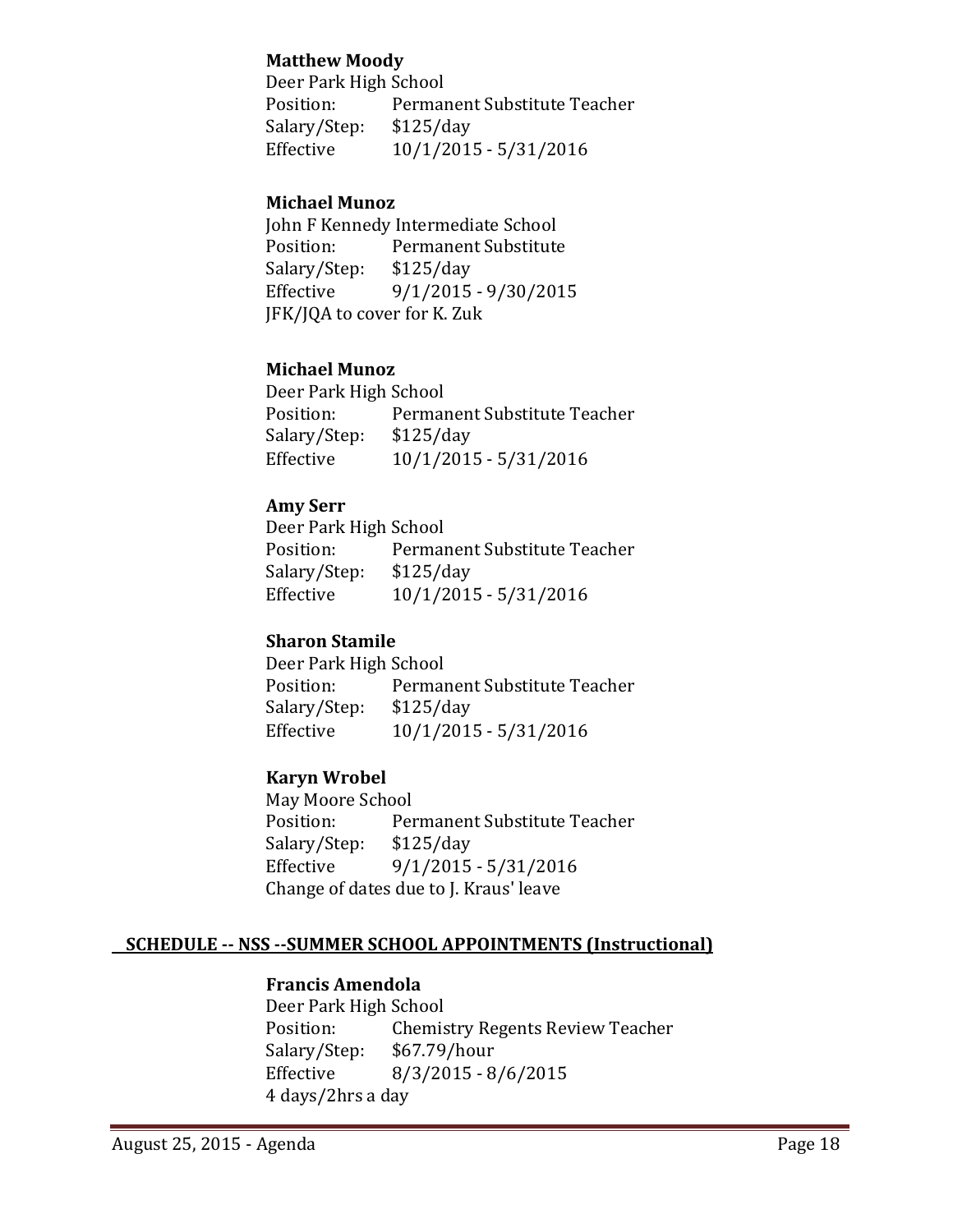## **Alison Branca**

Deer Park High School Position: Earth Science Regents Review Teacher Salary/Step: \$67.79/hour Effective 8/3/2015 - 8/7/2015 5 days/2hrs a day

### **Jessica Canale**

Deer Park High School Position: Special Education Living Environment Regents Revew Teacher Salary/Step: \$67.79/hour Effective 8/3/2015 - 8/6/2015 4 days/2hrs a day

## **Nancy DePalo**

District Wide Position: Home School Teacher Salary/Step: \$46.03/hr Effective  $\frac{7}{6}/\frac{2015 - 8}{14}/\frac{2015}{6}$ Home Teaching for Summer School

## **Amina Kennedy**

Deer Park High School Position: ELA Regents Review Teacher Salary/Step: \$67.79/hour Effective 8/3/2015 - 8/6/2015 4days/2hrs a day

## **SCHEDULE ‐‐ O ‐‐RESIGNATIONS / RETIREMENTS / REMOVALS / TERMINATIONS (Instructional)**

#### **Gerard Connor**

Deer Park High School Position: Teaching Assistant Salary/Step: Effective 7/21/2015 Resignation. No outstanding obligation to the district.

#### **Christopher Coward**

District Wide Position: Per-Diem Substitute Teacher/T.A. Salary/Step: Effective 8/12/2015 Termination. No outstanding obligation to the district.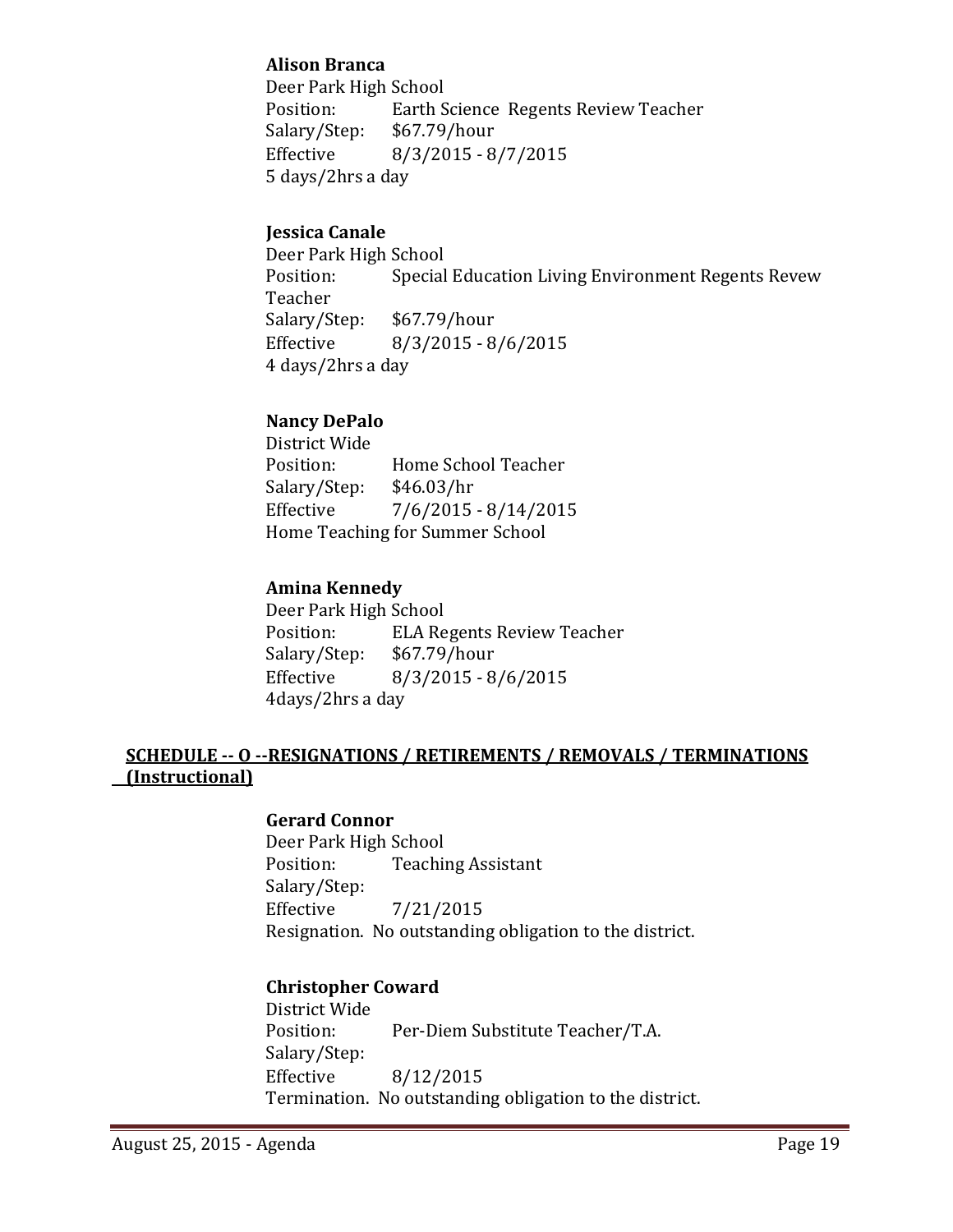#### **Robert Franco**

Deer Park High School Position: Permanent Substitute/Per-Diem Substitute/Boys Varsity Soccer Coach Salary/Step: Effective  $8/4/2015$ Resignation. No outstanding obligation to the district

## **Jillian Miller**

Robert Frost Middle School Position: Teaching Assistant Salary/Step: Effective 7/20/2015 Resignation as T.A. to accept position as Permanent Substitute in our district.

## **Robert Molloy**

Deer Park High School Position: Teaching Assistant Salary/Step: Effective  $8/14/2015$ Resignation. No outstanding obligation to the district.

## **Jennifer Moreno**

May Moore School Position: 5 Art Teacher Salary/Step: Effective 7/28/2015 Resignation. No outstanding obligation to the district

#### **Christina Poppe**

Deer Park High School Position: Curriculum Associate ELA, Reading & Library Salary/Step: Effective 8/14/2015 Resignation. No outstanding obligation to the district.

## **Nicole Raganella**

John F Kennedy Intermediate School Position: Teaching Assistant Salary/Step: Effective 7/15/2015 Resignation. No outstanding obligation to the district.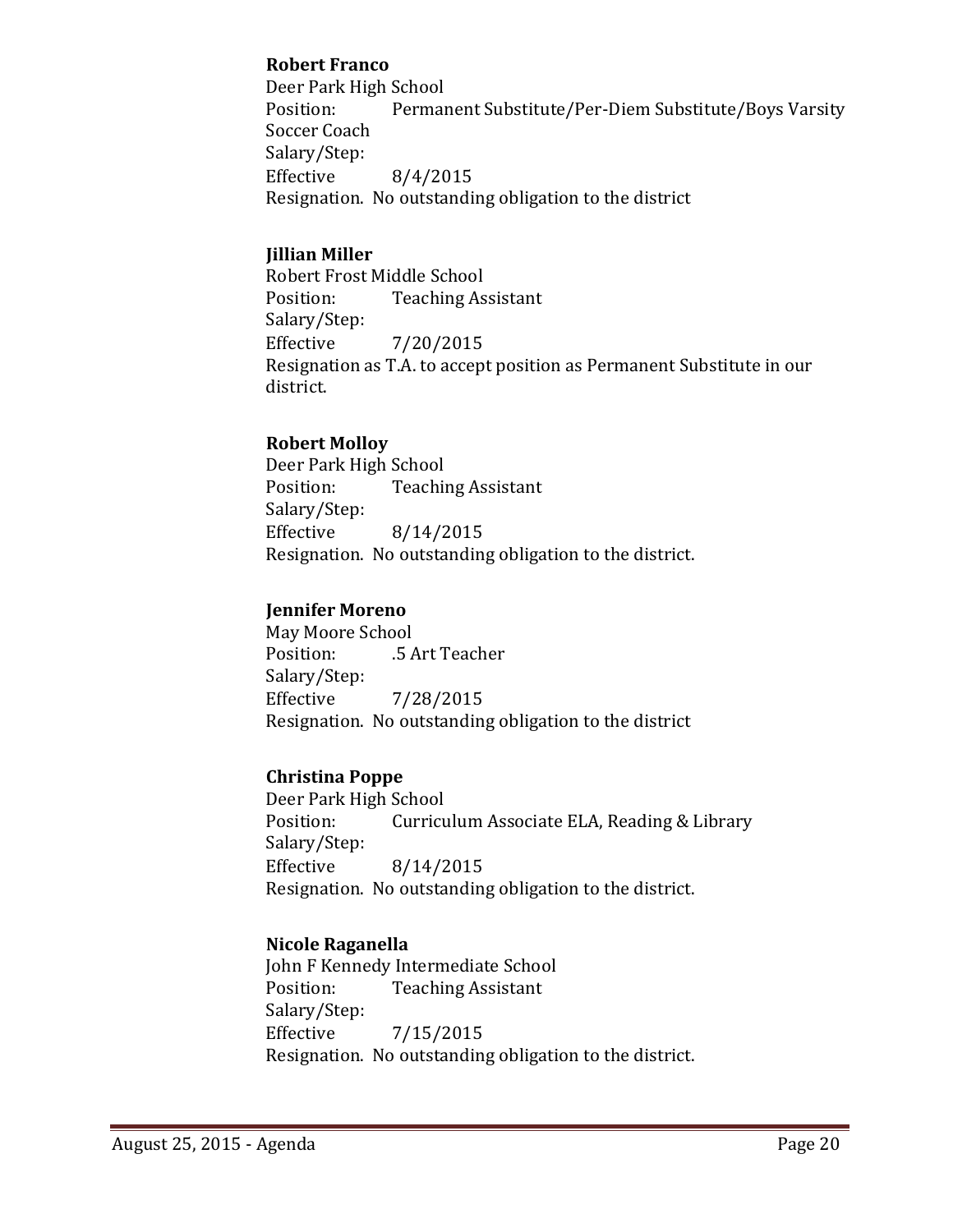### **Charles Rocco**

District Wide Position: Per-Diem Substitute Teacher Salary/Step: Effective  $7/1/2015$ Resignation. No outstanding obligation to the district.

## **James Spampinato**

Deer Park High School Position: **IV Boys Soccer Coach**  Salary/Step: Effective 8/6/2015 Resignation as JV soccer coach to accept position as Varsity soccer coach

## **Nicole Turner**

District Wide Position: Per Diem Substitute Teacher Salary/Step: Effective  $7/5/2015$ Resignation. No outstanding obligation to the district.

## **SCHEDULE ‐‐ Q ‐‐LEAVES OF ABSENCE (Instructional)**

#### **Christine DiProperzio**

Deer Park High School Position: ELA Teacher Salary/Step: Effective 9/1/2015 - 6/30/2016 Leave of Absence as ELA Teacher in order to accept position as Curriculum Associate

#### **Heather Nola**

Robert Frost Middle School Position: World Language Teacher Salary/Step: Effective 9/1/2015 - 10/30/2015 CHANGE OF DATES:  $9/1/15-9/18/15$  Paid Maternity LOA (FMLA) 9/19/15-10/30/15 Unpaid Maternity LOA (FMLA)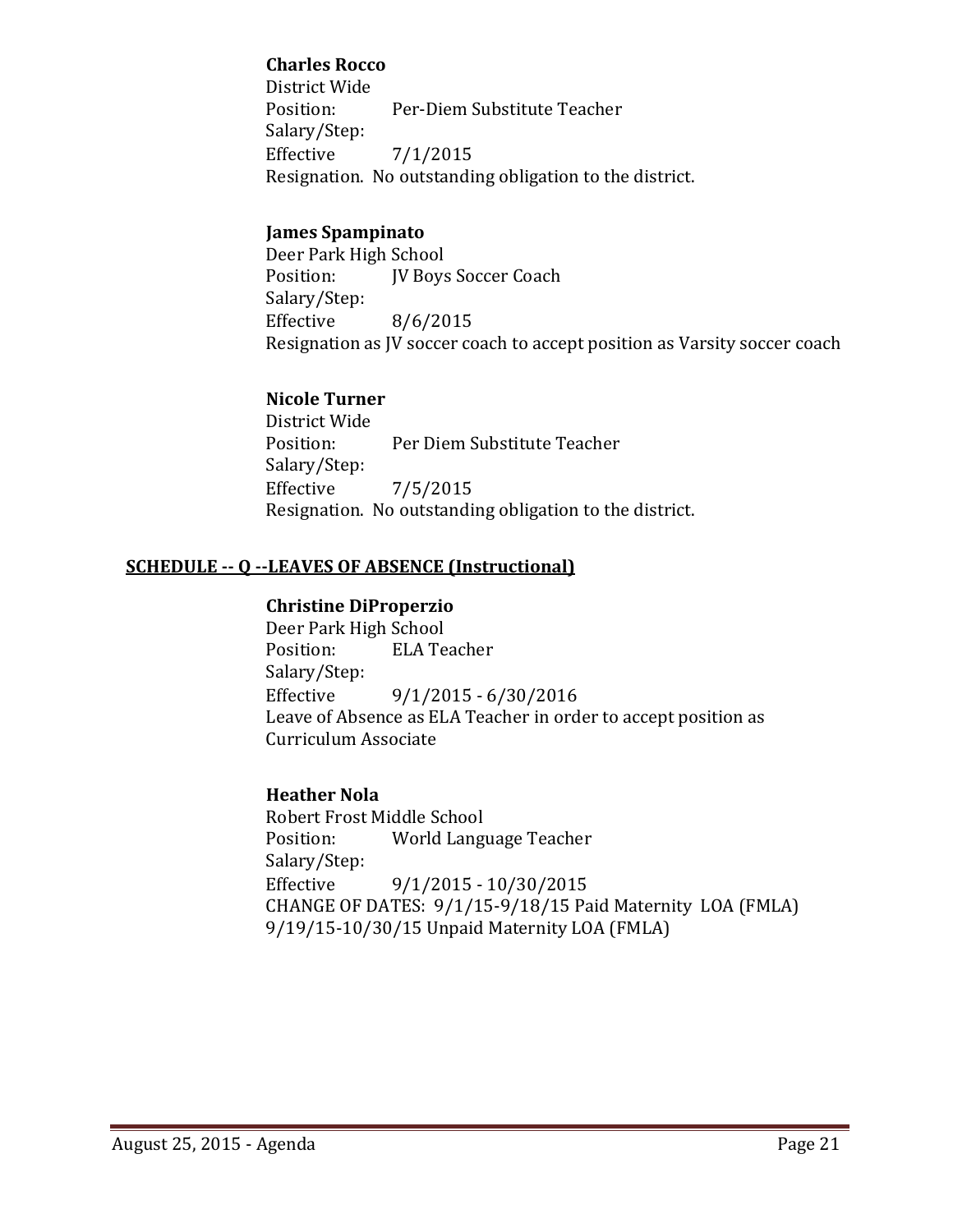#### **Joseph Iglio**

John F Kennedy Intermediate School Position: Probationary Teaching Assistant Salary/Step: \$28,041 Effective 9/1/2015 - 8/31/2019

#### **Melissa Mangiapanella**

Robert Frost Middle School Position: Probationary Teaching Assistant Salary/Step: \$28,041 Effective  $9/1/2015 - 8/31/2019$ 

## **Kaitlyn Sullivan**

Deer Park High School Position: Probationary Teaching Assistant Salary/Step: \$28,041 Effective 9/1/2015 - 8/31/2019

## **SCHEDULE ‐‐ TR ‐‐TRANSFERS (Instructional)**

#### **Helen Annaruma**

John F Kennedy Intermediate School Position: Teaching Assistant Salary/Step: Effective  $9/1/2015$ Transfer from RF to JFK due to changes in building and student needs

#### **Heather Hickam**

Deer Park High School Position: Teaching Assistant Salary/Step: Effective  $9/1/2015$ Transfer from RF to HS due to changes in building and student needs

#### **Kelly Intartaglia**

John F Kennedy Intermediate School Position: Teaching Assistant Salary/Step: Effective  $9/1/2015$ Transfer from JQA to JFK due to changes in building and student needs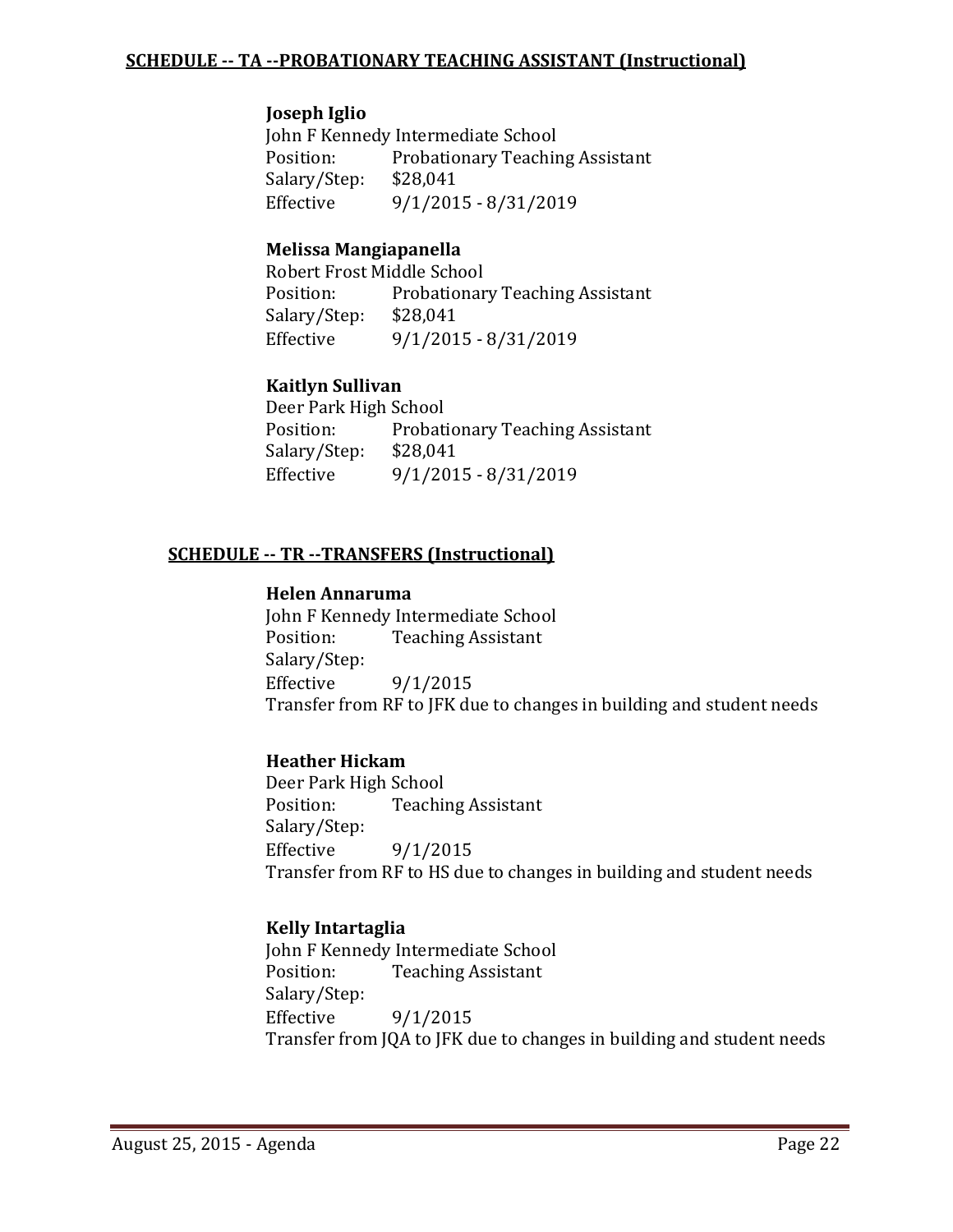#### **Laurie Johnson**

Deer Park High School Position: Teaching Assistant Salary/Step: Effective  $9/1/2015$ Transfer from RF to HS due to changes in building and student needs

## **Regina LaManna**

Robert Frost Middle School Position: Teaching Assistant Salary/Step: Effective  $9/1/2015$ Transfer from MM to RF due to changes in building and student needs

#### **Robert Molloy**

John F Kennedy Intermediate School Position: Teaching Assistant Salary/Step: Effective  $9/1/2015$ Transfer from HS to JFK due to changes in building and student needs

## **Zahida Nazir**

John F Kennedy Intermediate School Position: Teaching Assistant Salary/Step: Effective  $9/1/2015$ Transfer from RF to JFK due to changes in building and student needs

## **Susan Ortega**

May Moore School Position: Teaching Assistant Salary/Step: Effective 9/1/2015 - 6/30/2016 Transfer from JFK to MM due to building and student needs

## **Jeremy Smith**

John F Kennedy Intermediate School Position: Teaching Assistant Salary/Step: Effective  $9/1/2015$ Transfer from MM to JFK due to changes in building and student needs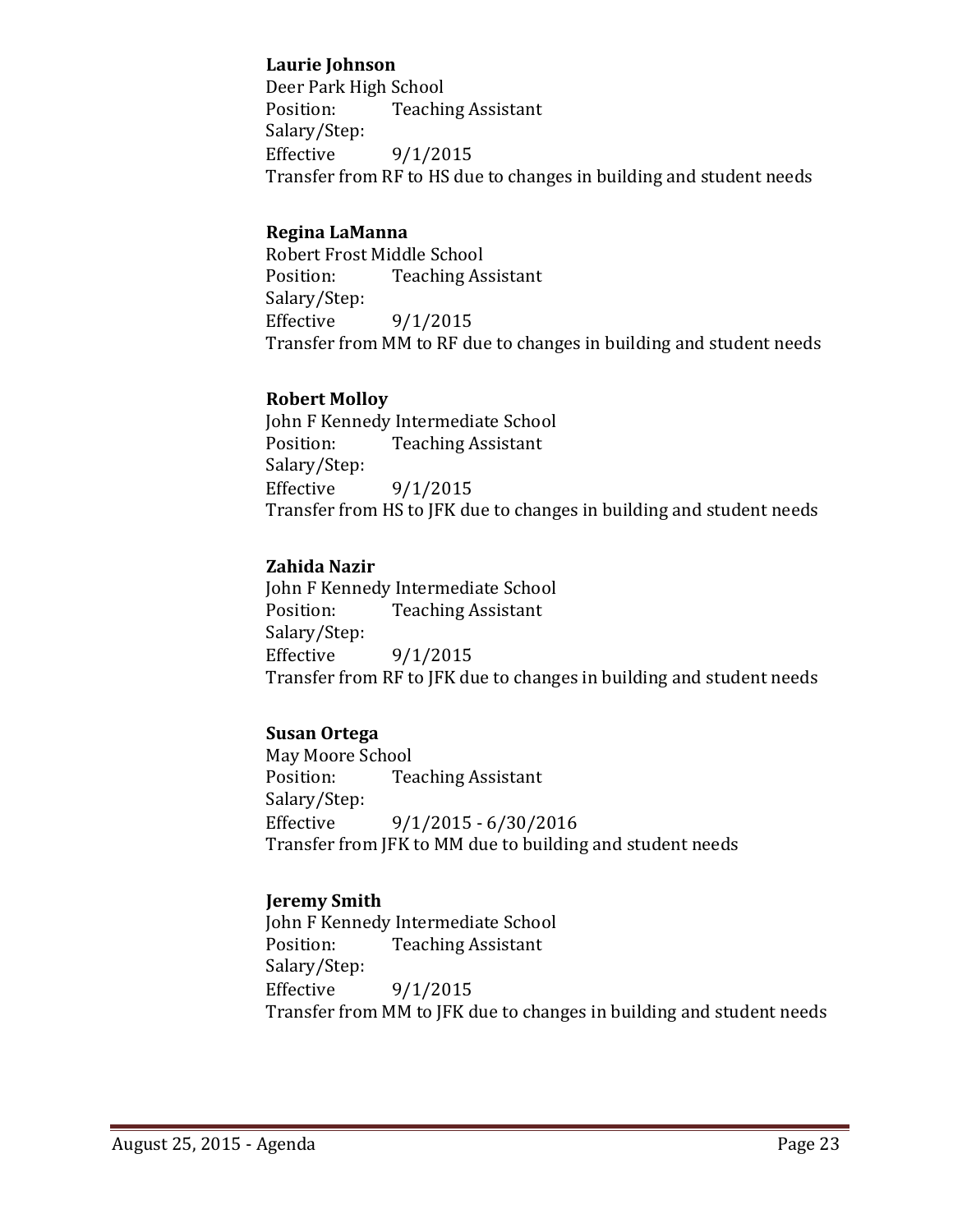#### **SCHEDULE ‐‐ TTPA ‐‐TEMPORARY ASSIGNMENT (Instructional)**

#### **Ilia Alam**

Deer Park High School Position: **IV Head Boys Soccer Coach** Salary/Step:  $$3,928.56$  8 Units/Step 1 Effective 8/24/2019 - 11/29/2015

#### **Joseph Iglio**

Deer Park High School Position: **IV Asst Football Coach** Salary/Step:  $$4,419.63$  9 Units/Step 1 Effective 8/17/2015 - 11/29/2015

#### **Kaitlin Seaman**

Deer Park High School Position: **JV** Girls Soccer Head Coach Salary/Step: \$5,094.72 8 Units/Step 5+ Effective  $10/24/2015 - 11/29/2015$ 

#### **Amy Serr**

Deer Park High School Position: **IV** Girls Cheerleading Coach Salary/Step: \$3,184.20 5 Units/Step 5+ Effective 8/24/2015 - 11/29/2015

#### **James Spampinato**

Deer Park High School Position: Varsity Head Boys Soccer Coach Salary/Step:  $$6,686.82$  10.5 Units/Step 5+ Effective 8/24/2015 - 11/29/2015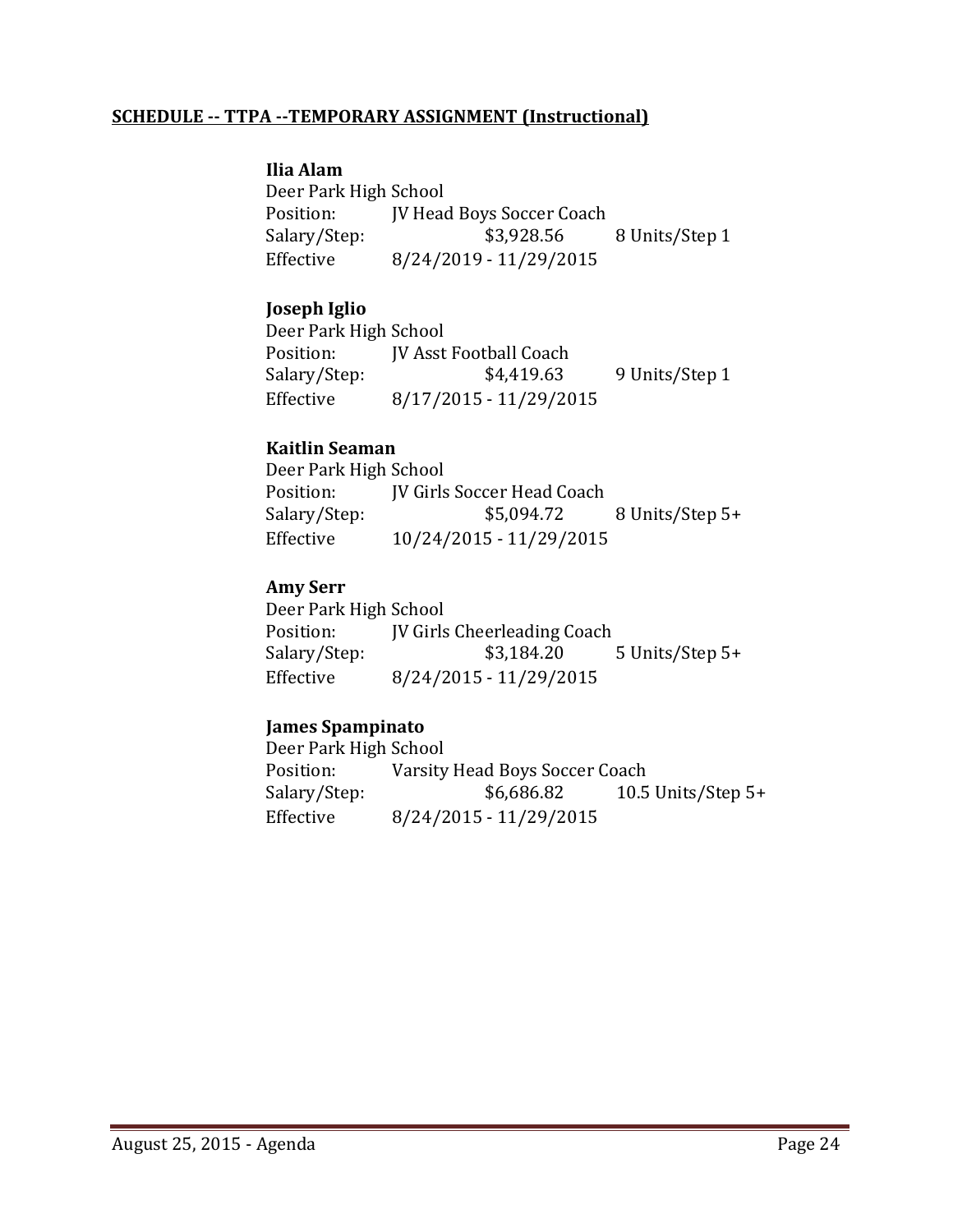# **SCHEDULE 15/BP‐ 767 – SCHEDULES OF BILLS PAYABLE**

| General*        | # 2         | 7/31/2015 | \$145,012.27 |
|-----------------|-------------|-----------|--------------|
| General*        | # 4         | 8/31/2015 | \$900,099.08 |
| Federal*        | #2          | 7/31/2015 | \$71,962.58  |
| Federal*        | #3          | 8/31/2015 | \$5,713.37   |
| School Lunch*   | #2          | 8/31/2015 | \$470.00     |
| Reserve*        | #1          | 7/31/2015 | \$14,992.56  |
| <b>WORKERS'</b> | Daily Check |           |              |
| COMP.*          | Register    | 7/20/2015 | \$584.12     |
| <b>WORKERS'</b> | Daily Check |           |              |
| COMP.*          | Register    | 7/22/2015 | \$9,218.38   |
| <b>WORKERS'</b> | Daily Check |           |              |
| COMP.*          | Register    | 7/27/2015 | \$6,808.31   |
| General*        | # 6         | 8/31/2015 | \$162,384.21 |
| Federal*        | #4          | 8/31/2015 | \$2,427.52   |
| Trust & Agency* | #1          | 7/31/2015 | \$700,612.28 |
| <b>WORKERS'</b> | Daily Check |           |              |
| COMP.*          | Register    | 7/20/2015 | \$584.12     |
| <b>WORKERS'</b> | Daily Check |           |              |
| COMP.*          | Register    | 7/22/2015 | \$9,218.38   |
| <b>WORKERS'</b> | Daily Check |           |              |
| COMP.*          | Register    | 7/27/2015 | \$6,808.31   |

## **SCHEDULE D ‐ BDP15‐03 PUPIL TRANSPORTATION TO AND FROM OUT‐ OF‐DISTRICT FOR SPECIAL ED**

Bids for Bid # BDP15-013, Pupil Transportation To and From Out-of-District for Special Ed were received and opened at 11:00 AM on June 23, 2015.

Bids were advertised in Newsday. Forms and specifications were processed in accordance with Section 103 of the General Municipal Law and bids were solicited on the Empire State Purchasing Group website at www.EmpireStateBidSystem.com.

Bids were received from the following vendors:

Acme Bus Corp. Suffolk Transportation Systems, Inc.

Present at bid opening: Lauren von Ende, Purchasing Agent and Meg Jacobs, Recorder. Vendors present at bid opening: Patrice Y. Mitchem, Acme Bus Corp. and Gerard Kinsley, Suffolk Transportation Systems, Inc.

It is recommended that the bid be awarded to the following vendors as the lowest responsible bidders meeting specifications (see attached pricing in file):

Acme Bus Corp. Suffolk Transportation Systems, Inc.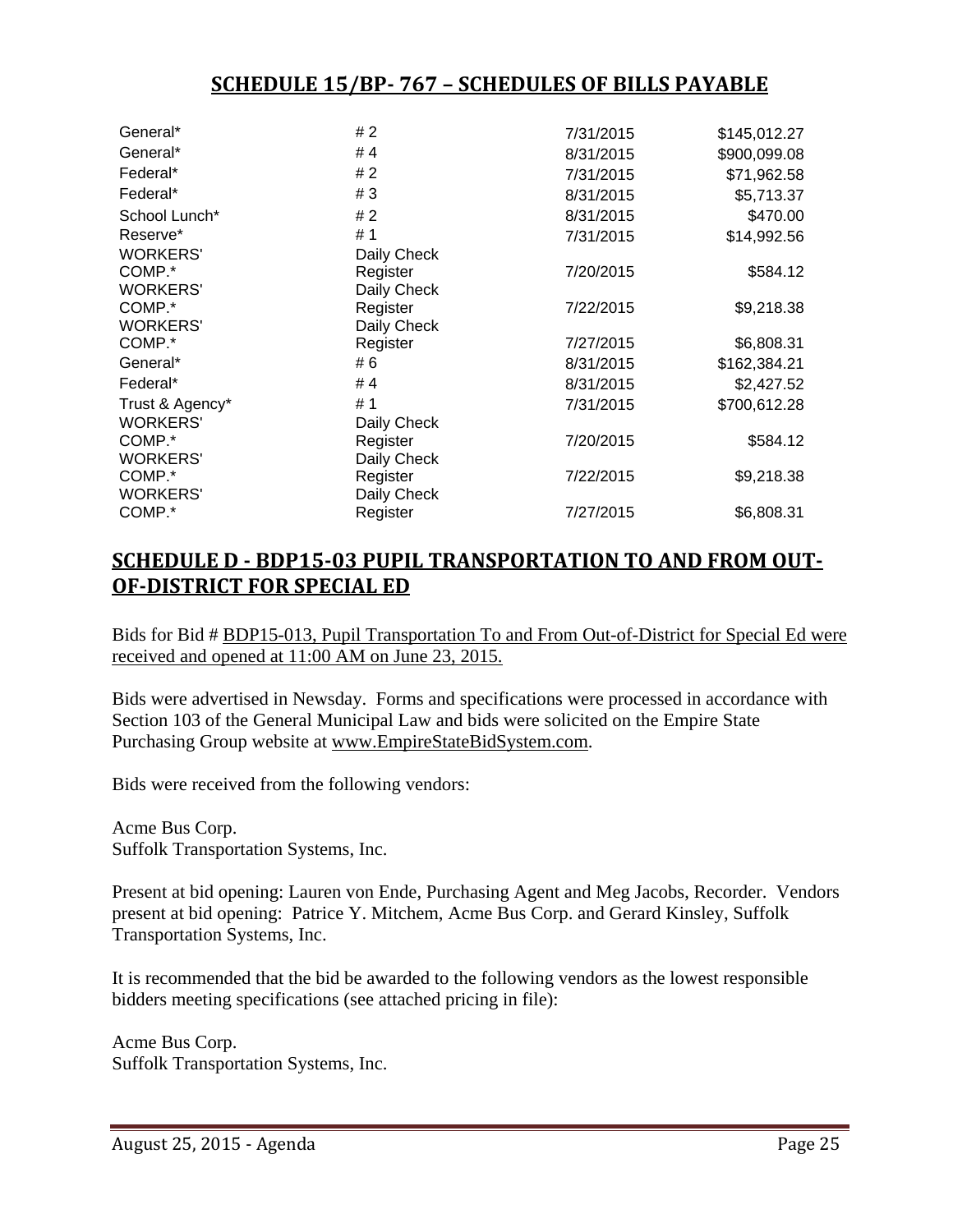# **SCHEDULE 15‐E‐388 ‐ EXPLANATION OF BUDGETARY TRANSFERS #T2 & T3**

# **SCHEDULES 15‐F‐274 & 275 ‐ CONTRACT REPORTS**

## **SCHEDULE 8‐H‐15 – HOME TEACHING (regular & special)** (confidential)

# **SCHEDULE 8‐S‐15 – SPECIAL TRANSPORTATION** (confidential)

**SCHEDULE 8‐SE‐15 – COMMITTEE RECOMMENDATIONS** (confidential**)**

## VI. **RECEIPT OF SCHEDULES**

*Recommend that the Board of Education approve the following receipt of schedules collectively:*

# **SCHEDULE 15‐A‐435 – TREASURER's REPORT**

| Statement of Revenues -        | General Fund -<br>Federal Fund -<br>School Lunch Fund |
|--------------------------------|-------------------------------------------------------|
| <b>Treasurer's Report</b><br>۰ | June & July                                           |
| Cash Flow -                    |                                                       |
| Claims Audit Report -          | June 1, 2015 - June 30, 2015                          |

# **SCHEDULE 15‐B‐765 ‐ APPROPRIATION BUDGET STATUS REPORT**

| <b>Appropriation Budget Status Report</b> | General Fund -<br>Capital Fund (Regular/Bond) -<br>School Lunch Fund<br>Federal Fund - | July<br>July<br>July<br>July |
|-------------------------------------------|----------------------------------------------------------------------------------------|------------------------------|
| Extra-Classroom Activities Funds          | High School -<br>Robert Frost -                                                        | July<br>July                 |